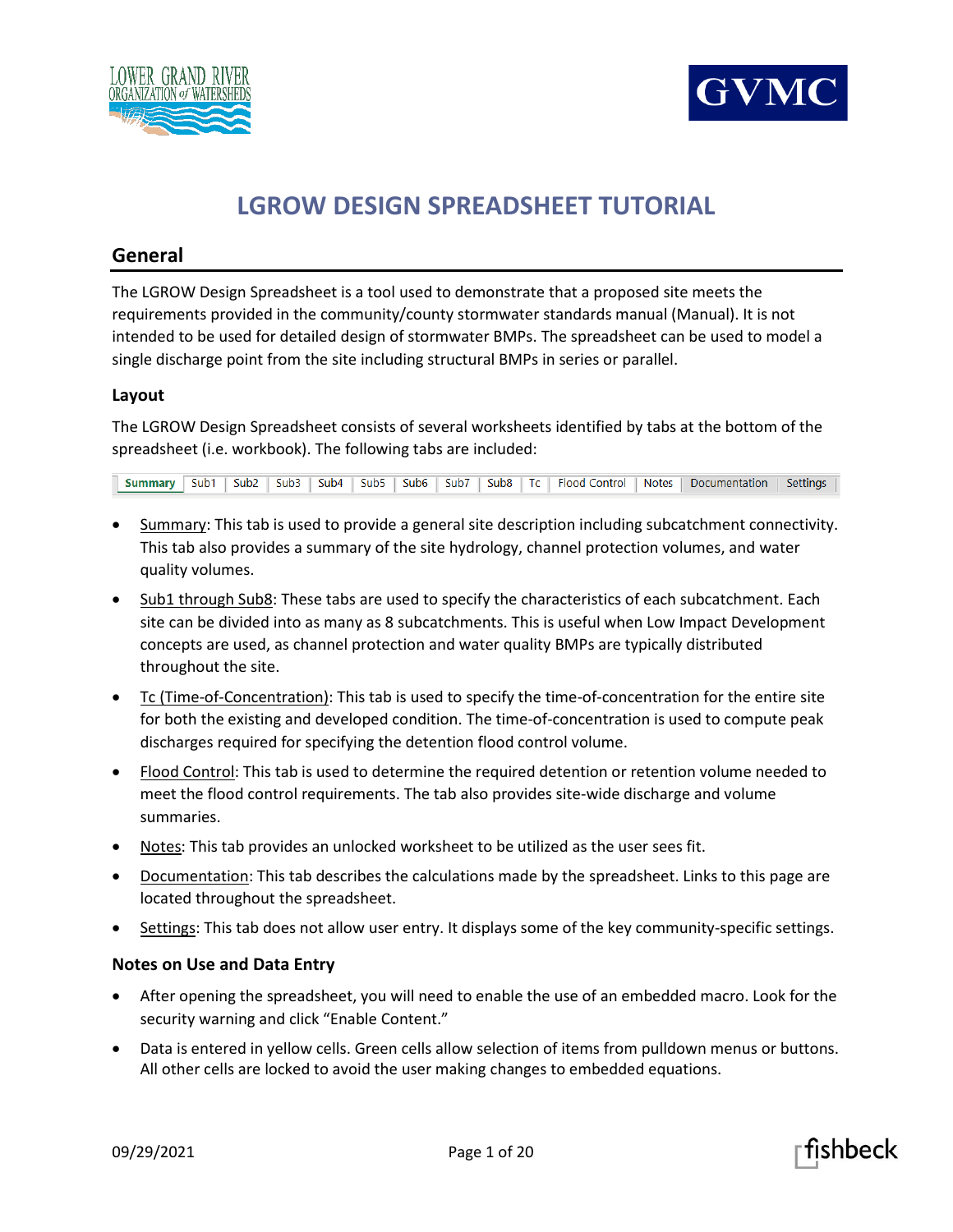



- A "Clear Worksheet" button is provided at the top of each tab to allow the user to clear all input data entered in a worksheet by clicking the button and then hitting the delete key, without having to clear each cell individually.
- A red triangle in the upper right-hand corner of a cell indicates a comment is embedded with directions or further explanation for the user.
- The user can type in actual values or equations in any of the data (yellow) cells. The equations can be linked to other data cells or to calculated values in the white cells. It is highly recommended that the user input equations and link to other cells in the spreadsheet to allow for dependent values to be updated as changes are made (refer to *Linking Cells and Using Equations* on page 10).
- Do not use Cut, Copy, or Paste. Copying and pasting data from another copy of the spreadsheet can inadvertently create links between the spreadsheets.
- Warning and error messages will appear in red text. Notices will appear in blue text. Warnings do not affect computations, but errors must be corrected for results to be computed.

# **Case Study**

A case study was used to generate screen shots for this tutorial and illustrate the use of the LGROW Design Spreadsheet. The site layout for the case study is shown below. The full case study is provided in a separate LGROW Design Spreadsheet.



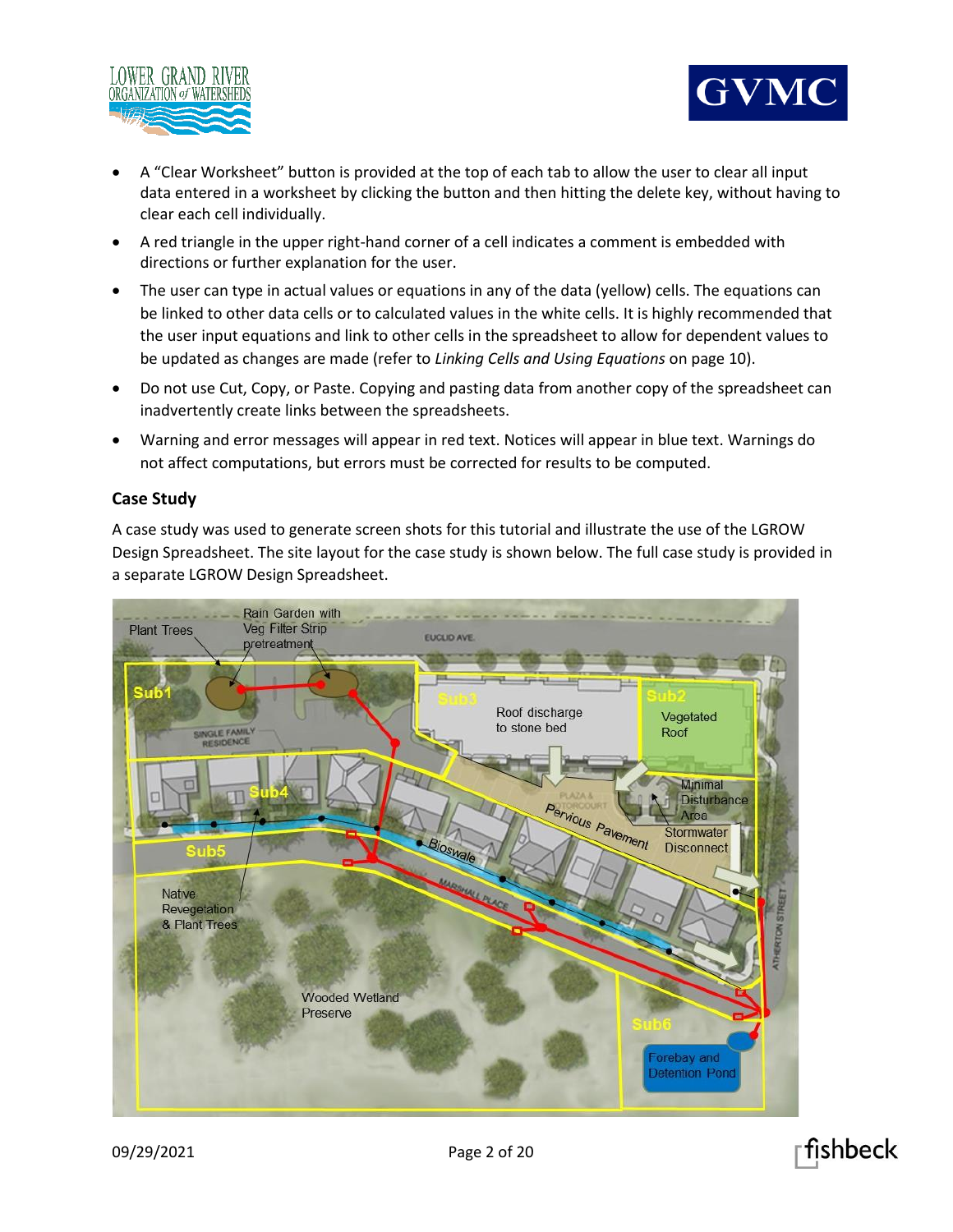



# **Summary Tab**

Information required in the first three sections of the Summary tab is identical to that in the Stormwater Worksheet. A separate worksheet need not be submitted if the LGROW Design Spreadsheet is used.

# **Project Description**

Enter all required information. Click the check box to select all special conditions that apply to the site.

| <b>Project Description</b>             |                      |                                                                                            |                                                                                          |                                              |  |  |  |  |
|----------------------------------------|----------------------|--------------------------------------------------------------------------------------------|------------------------------------------------------------------------------------------|----------------------------------------------|--|--|--|--|
|                                        |                      |                                                                                            |                                                                                          |                                              |  |  |  |  |
| Development Name Case Study No. 1      |                      |                                                                                            |                                                                                          | Design Firm Doe Engineering & Surveying Inc. |  |  |  |  |
| <b>Address/Location Urban Township</b> |                      |                                                                                            | Engineer RJH                                                                             |                                              |  |  |  |  |
| Developer/Owner Jane Doe               |                      |                                                                                            |                                                                                          | Date 9/16/2021                               |  |  |  |  |
|                                        |                      |                                                                                            |                                                                                          |                                              |  |  |  |  |
| <b>Run</b>                             |                      |                                                                                            |                                                                                          |                                              |  |  |  |  |
|                                        |                      |                                                                                            |                                                                                          |                                              |  |  |  |  |
|                                        | <b>Select if Yes</b> |                                                                                            | <b>Notes</b>                                                                             |                                              |  |  |  |  |
| <b>Drainage District</b>               | $\blacksquare$       |                                                                                            | County Drain No. 1; detention basin discharges to drain located on east side of property |                                              |  |  |  |  |
| <b>Watershed Policy</b>                | П                    |                                                                                            |                                                                                          |                                              |  |  |  |  |
| Redevelopment/Addition                 | $\Box$               |                                                                                            |                                                                                          |                                              |  |  |  |  |
| MS4                                    | $\boxed{v}$          | Site located in MS4 urbanized area; disturbance > 1 acre; discharge to waters of the state |                                                                                          |                                              |  |  |  |  |
| <b>Hotspot</b>                         | $\Box$               |                                                                                            |                                                                                          |                                              |  |  |  |  |
| <b>Coldwater Stream</b>                | П                    |                                                                                            |                                                                                          |                                              |  |  |  |  |
|                                        |                      |                                                                                            |                                                                                          |                                              |  |  |  |  |

#### **Sensitive Areas**

Select all sensitive areas from the pulldown list that apply to the site.

| <b>Sensitive Areas</b>                           |                              |  |  |  |  |
|--------------------------------------------------|------------------------------|--|--|--|--|
| Indicate on site plan and select all that apply. |                              |  |  |  |  |
| <b>Description</b>                               | <b>Notes</b>                 |  |  |  |  |
| Wetlands                                         | Preserve wooded wetland area |  |  |  |  |
|                                                  |                              |  |  |  |  |
|                                                  |                              |  |  |  |  |
|                                                  |                              |  |  |  |  |
|                                                  |                              |  |  |  |  |

# **Channel Protection Volume Basis**

Specify the pre-development land use definition. Select either "Existing" or "Pre-Settlement" as applicable for the site per the Manual.

Indicate if channel protection volume is not required for the site, or will be provided offsite, or if the alternative approach will be used. A notice will appear if the alternative approach is selected.

| <b>Channel Protection Volume Basis</b>     |                 |              |  |  |  |  |
|--------------------------------------------|-----------------|--------------|--|--|--|--|
| <b>Pre-development Land Use Definition</b> | <b>Existing</b> | <b>Notes</b> |  |  |  |  |
| <b>Not Required</b>                        |                 |              |  |  |  |  |
| Provided Offsite                           |                 |              |  |  |  |  |



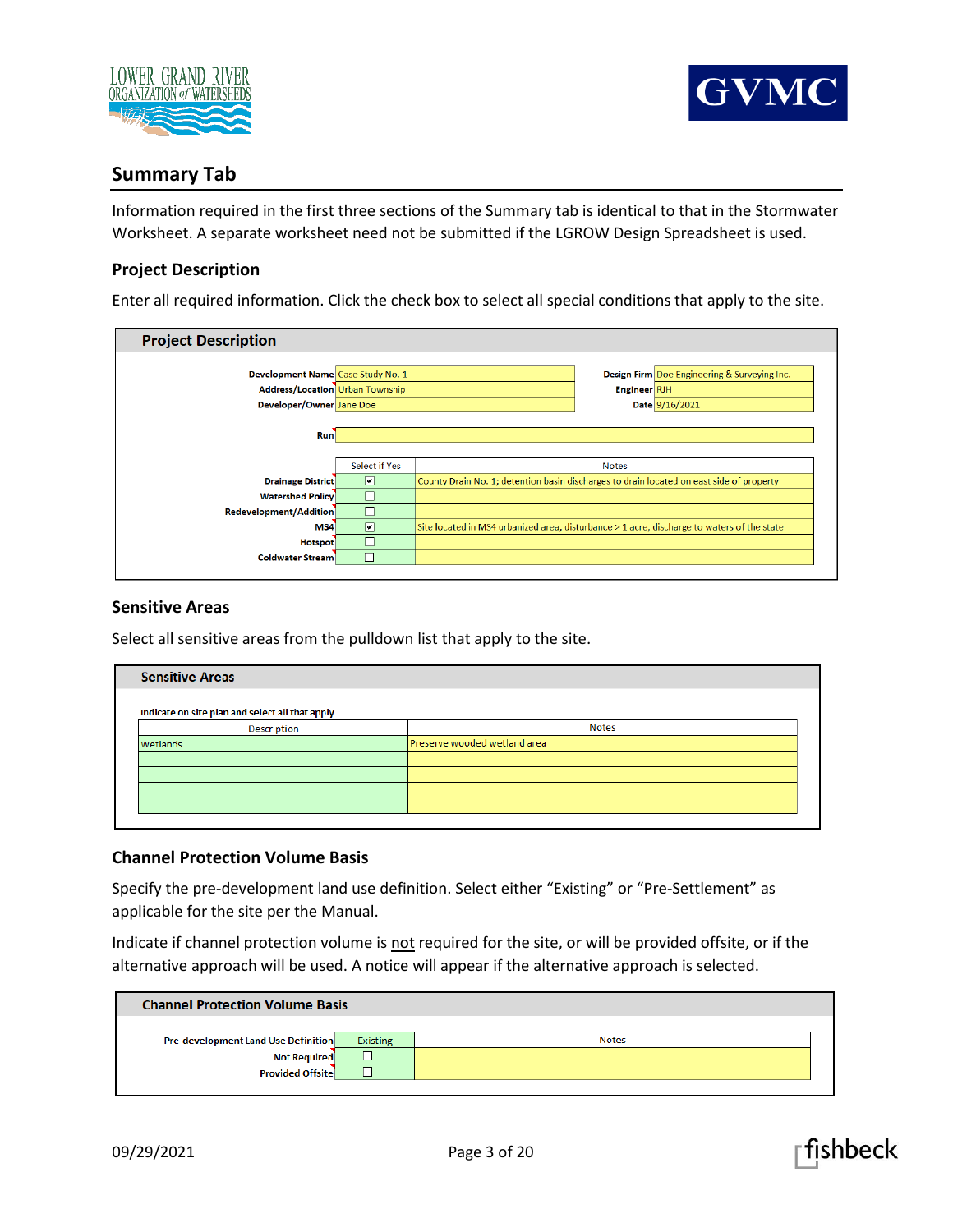



# **Subcatchment Connectivity**

The ability to divide the site into subcatchments allows the channel protection and water quality volumes to be routed through BMPs placed in series or in parallel, and helps to ensure proper sizing of individual BMPs to meet the required volumes. This section provides a way for the user to specify the number of subcatchments and how the subcatchments are connected to each other.

The available subcatchment names (Sub1, Sub2, …, Sub8) can be given to any subcatchment. However, the process of specifying subcatchments must start at the upstream end and proceed downstream. The Downstream Subcatchment is the next subcatchment with a treatment BMP to which stormwater runoff is routed. Only the final downstream subcatchment (usually used for the detention or retention basin) should have "none" selected in the "Downstream Subcatchment" column. If a site drains to multiple flood control basins, a separate spreadsheet must be completed for each discharge point from the site. An error message will appear until the user completes the selection of all downstream subcatchments.

If mistakes are made in this process, or subcatchments are omitted, added or renumbered, the user can simply delete the contents of the green cells and start over. An error message will appear if a number greater than 8 is entered, or if all downstream subcatchments have not been selected.

| <b>Subcatchment Connectivity</b> |                                   |                                  |
|----------------------------------|-----------------------------------|----------------------------------|
| <b>Number of Subcatchments</b>   | 6                                 |                                  |
| <b>Subcatchment Name</b>         | Downstream<br><b>Subcatchment</b> | <b>Subcatchment Description</b>  |
| Sub1                             | Sub6                              | Drives, Parking, and Rain Garden |
| Sub <sub>2</sub>                 | Sub3                              | Vegetative Roof                  |
| Sub <sub>3</sub>                 | Sub <sub>6</sub>                  | <b>Standard Roof and Plaza</b>   |
| Sub <sub>4</sub>                 | Sub6                              | <b>Single Family Units</b>       |
| Sub5                             | Sub <sub>6</sub>                  | <b>Street</b>                    |
| Sub <sub>6</sub>                 | none                              | <b>Detention Pond</b>            |
|                                  |                                   |                                  |
|                                  |                                   |                                  |
|                                  |                                   |                                  |
|                                  |                                   |                                  |

In the case study, Sub 1 is routed to Sub 6 and not Sub 5 (storm sewer in the street) because Sub 5 has no structural BMPs to further treat the runoff from Sub 1 either for channel protection or water quality.

# *Defining Subcatchments*

Subcatchment delineation is based on the developed condition.

In general, a subcatchment should be defined as the area draining to a single structural BMP or BMP treatment train. Delineate subcatchments so each structural BMP to be analyzed is located at the receiving end of the subcatchment. This is important to ensure proper sizing of the BMP.

A separate sububcatchment should be used for the detention or retention basin footprint and any pervious area surrounding it.

A separate subcatchment should be used for any offsite area routed to the detention or retention basin.

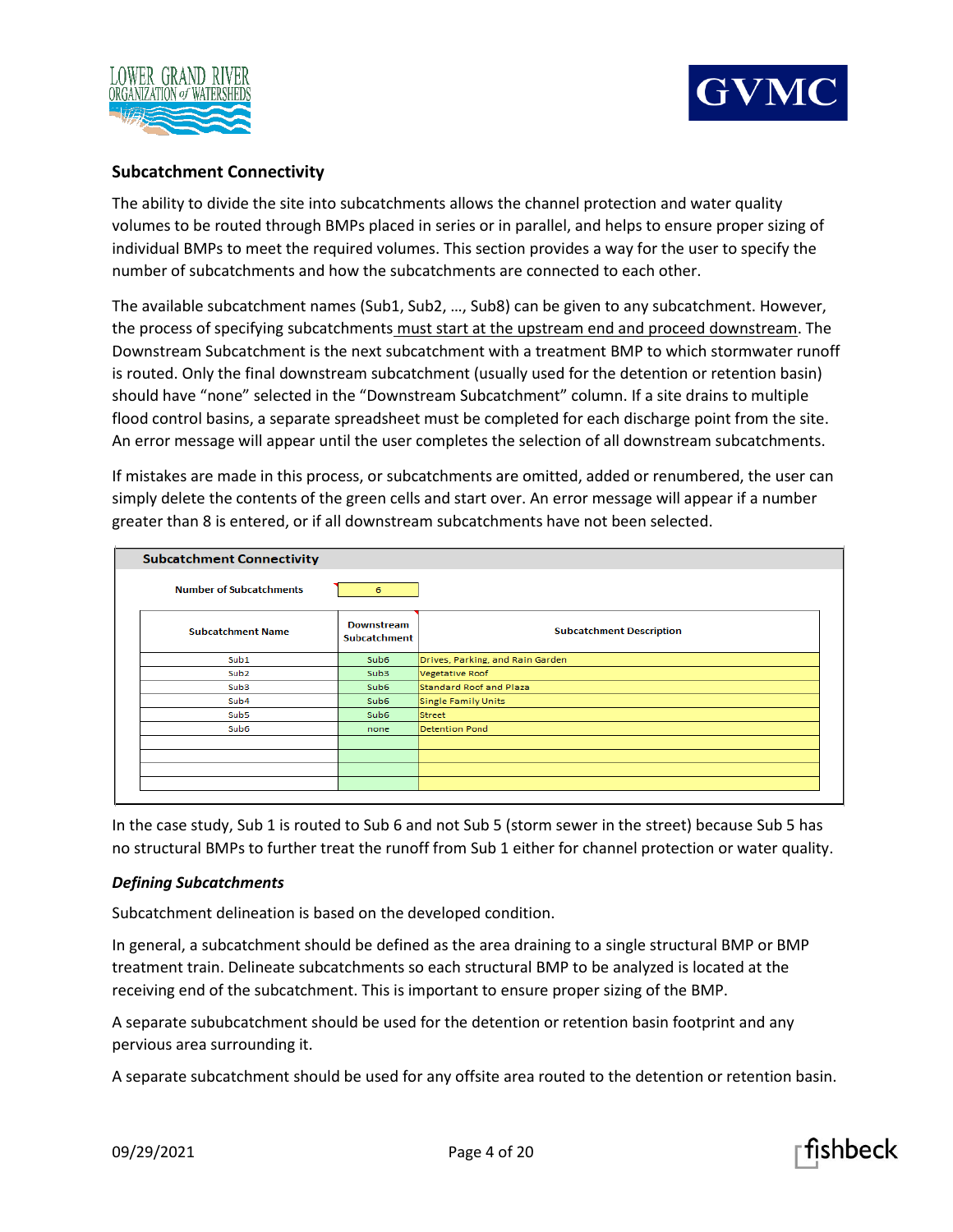



# *Catchbasins*

A separate subcatchment need not be delineated for each catchbasin inlet. A single subcatchment may be defined for an entire run or network of storm sewer. (Refer to example under Special Cases).

# *Pervious Pavement and Vegetated Roof*

A separate subcatchment should be used for a pervious pavement or vegetated roof area. The subcatchment may simply be the area of the pervious pavement or vegetated roof if no other drainage areas are directed to it.

Upstream areas that discharge to the stone bed under a pervious pavement may be routed from an upstream subcatchment or included as part of the subcatchment containing the pervious pavement. (Refer to example under Special Cases).

#### *Linear BMPs*

Linear BMPs such as bioswales and grassed swales can be handled with a single subcatchment if the contributing drainage area is consistent along the length (i.e. roadway, uniform frontage). The subcatchment for a linear BMP should be divided at the point where any additional lateral flow contribution enters the BMP.

# **Subcatchment Hydrology Summary**

This section provides a summary table of the information entered for each subcatchment in the Sub tabs. Information is provided for both existing and developed land use. This section allows for a quick comparison of subcatchment acres and change in percent impervious.

| <b>Subcatchment Hydrology Summary</b> |                 |              |                   |                  |              |                   |  |  |
|---------------------------------------|-----------------|--------------|-------------------|------------------|--------------|-------------------|--|--|
|                                       | <b>Existing</b> |              |                   | <b>Developed</b> |              |                   |  |  |
| <b>Subcatchment Name</b>              | Area [ac]       | % Impervious | <b>Average CN</b> | Area [ac]        | % Impervious | <b>Average CN</b> |  |  |
| Sub1                                  | 1.20            | 0%           | 50                | 1.20             | 50%          | 68                |  |  |
| Sub <sub>2</sub>                      | 0.40            | 0%           | 61                | 0.40             | 100%         | 98                |  |  |
| Sub <sub>3</sub>                      | 1.60            | 0%           | 61                | 1.60             | 72%          | 88                |  |  |
| Sub <sub>4</sub>                      | 1.60            | 0%           | 61                | 1.60             | 69%          | 86                |  |  |
| Sub <sub>5</sub>                      | 0.80            | 0%           | 61                | 0.80             | 100%         | 98                |  |  |
| Sub <sub>6</sub>                      | 0.40            | 0%           | 80                | 0.40             | 0%           | 90                |  |  |
|                                       |                 |              |                   |                  |              |                   |  |  |
|                                       |                 |              |                   |                  |              |                   |  |  |
| <b>Site Totals and Averages:</b>      | 6.00            | 0%           | 60                | 6.00             | 67%          | 86                |  |  |

# **Subcatchment Results Summary**

The two tables in this section provide channel protection and water quality results for the entire site.

# *Channel Protection*

The channel protection volume table summarizes the results from each subcatchment, then totals the values to provide results for the entire site. The table shows for each subcatchment the required channel protection volume (CPV) generated from the subcatchment, the unmet CPV from upstream subcatchments, the CPV credited to the BMPs in the subcatchment, and the unmet CPV sent to downstream subcatchments.

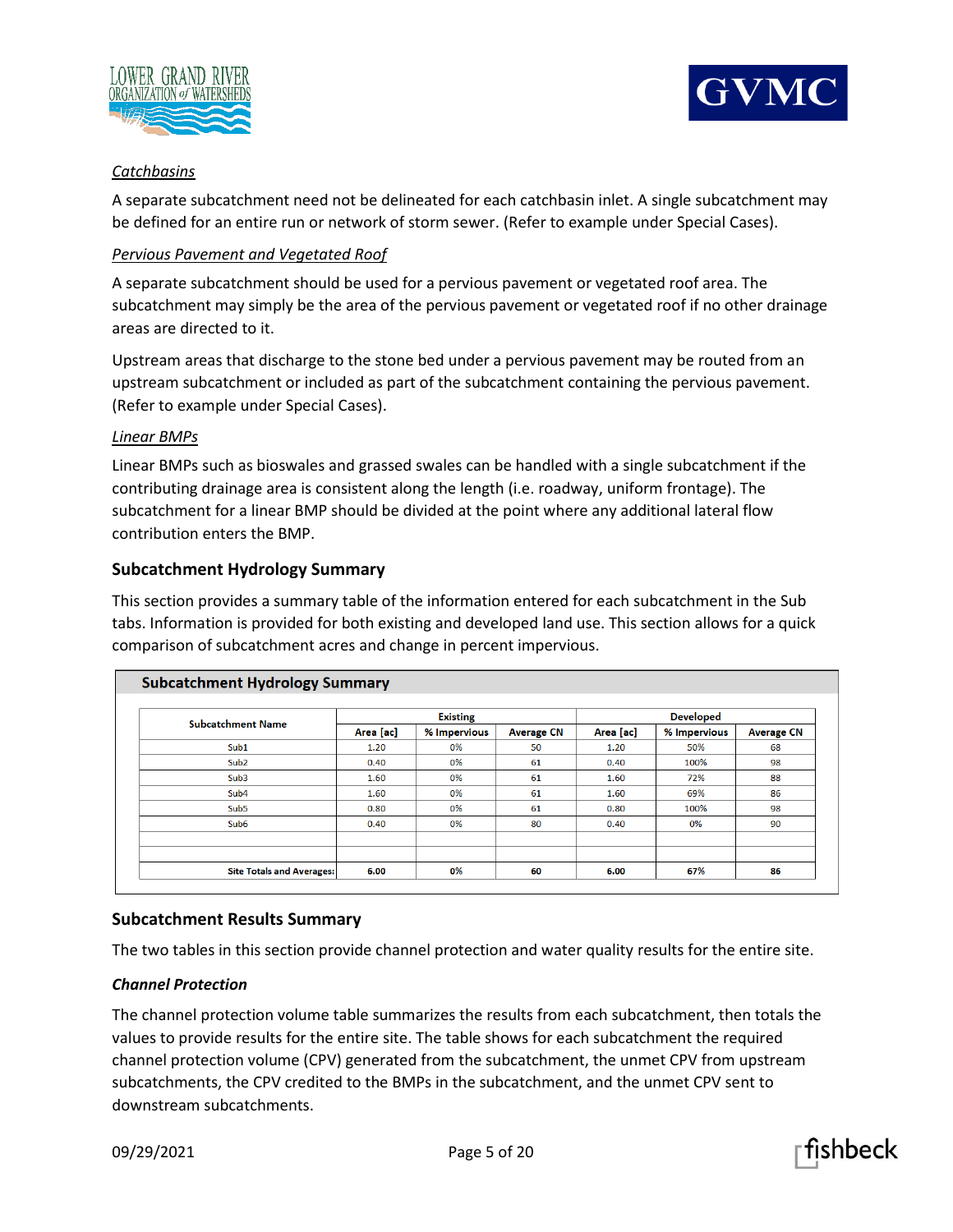



In the case study, only 63% of the site total CPV is met by onsite retention. To meet the channel protection requirement 11,397 cft of extended detention is needed for the unmet portion of the CPV. The 0.088 cfs release rate is calculated to allow drainage in 72 hours.

The 1-year existing peak discharge is shown here for quick comparison if MS4 permit requirements limit the maximum release rate to that value. The comment (red triangle) instructs the user on how to proceed if the calculated extended detention release rate is greater than the 1-year peak discharge.

|                                                              |                 | <b>Channel Protection Volume [cft]</b>                |                 |              |
|--------------------------------------------------------------|-----------------|-------------------------------------------------------|-----------------|--------------|
| <b>Subcatchment Name</b>                                     | <b>Required</b> | <b>Upstream</b>                                       | <b>Credited</b> | <b>Unmet</b> |
| Sub1                                                         | 4,610           | $\bf{0}$                                              | 4,610           | $\Omega$     |
| Sub <sub>2</sub>                                             | 3,073           | $\bf{0}$                                              | 1,725           | 1,348        |
| Sub3                                                         | 8,905           | 1,348                                                 | 10,254          | $\Omega$     |
| Sub <sub>4</sub>                                             | 8,396           | $\Omega$                                              | 3,145           | 5,250        |
| Sub <sub>5</sub>                                             | 6,146           | $\bf{0}$                                              | $\Omega$        | 6,146        |
| Sub <sub>6</sub>                                             | $\mathbf 0$     | 11,397                                                | $\mathbf 0$     | 11,397       |
|                                                              |                 |                                                       |                 |              |
| Total                                                        | 31,130          |                                                       | 19,734          |              |
|                                                              |                 |                                                       |                 |              |
| Percent of Channel Protection Volume met by Onsite Retention |                 |                                                       | 63              |              |
|                                                              |                 | <b>Required Extended Detention Volume [cft]</b>       | 11,397          |              |
|                                                              |                 | <b>Required Extended Detention Release Rate [cfs]</b> | 0.088           |              |
|                                                              |                 | 1-year Existing Peak Discharge [cfs]                  | 0.15            |              |

# *Water Quality*

A summary table is provided to account for water quality volume and Total Suspended Solids (TSS) removal. This table shows whether the water quality volume is met for each subcatchment and for the entire site. Since unmet water quality volume can be passed down from one subcatchment to the next, the criterion is met for the site if it is met for the downstream-most subcatchment.

The TSS accounting shows for each subcatchment the amount generated, the amount passed down from upstream subcatchments, and amount removed. In the case study, the TSS Removal Efficiency of 98% is computed by dividing the 13,707 units removed by the 14,000 generated.

| <b>Subcatchment Name</b> | <b>Water Quality</b><br>Volume [cft] |                   |           | <b>TSS</b>                        |              |         |
|--------------------------|--------------------------------------|-------------------|-----------|-----------------------------------|--------------|---------|
|                          |                                      | <b>Volume Met</b> | Generated | <b>Upstream</b>                   | <b>Total</b> | Removed |
| Sub1                     | 2,197                                | Yes               | 2,197     | $\bf{0}$                          | 2,197        | 2,076   |
| Sub <sub>2</sub>         | 1,183                                | Yes               | 1,183     | $\bf{0}$                          | 1,183        | 1,065   |
| Sub3                     | 3,775                                | Yes               | 3,775     | 118                               | 3,894        | 3,465   |
| Sub <sub>4</sub>         | 3,999                                | Yes               | 3,999     | $\mathbf 0$                       | 3,999        | 3,831   |
| Sub <sub>5</sub>         | 2,846                                | Yes               | 2,846     | $\mathbf{0}$                      | 2,846        | 626     |
| Sub <sub>6</sub>         | 0                                    | Yes               | $\bf{0}$  | 2,937                             | 2,937        | 2,643   |
|                          |                                      |                   |           |                                   |              |         |
| <b>Total</b>             | 14,000                               | Yes               | 14,000    |                                   |              | 13,707  |
|                          |                                      |                   |           | <b>TSS Removal Efficiency [%]</b> | 98           |         |

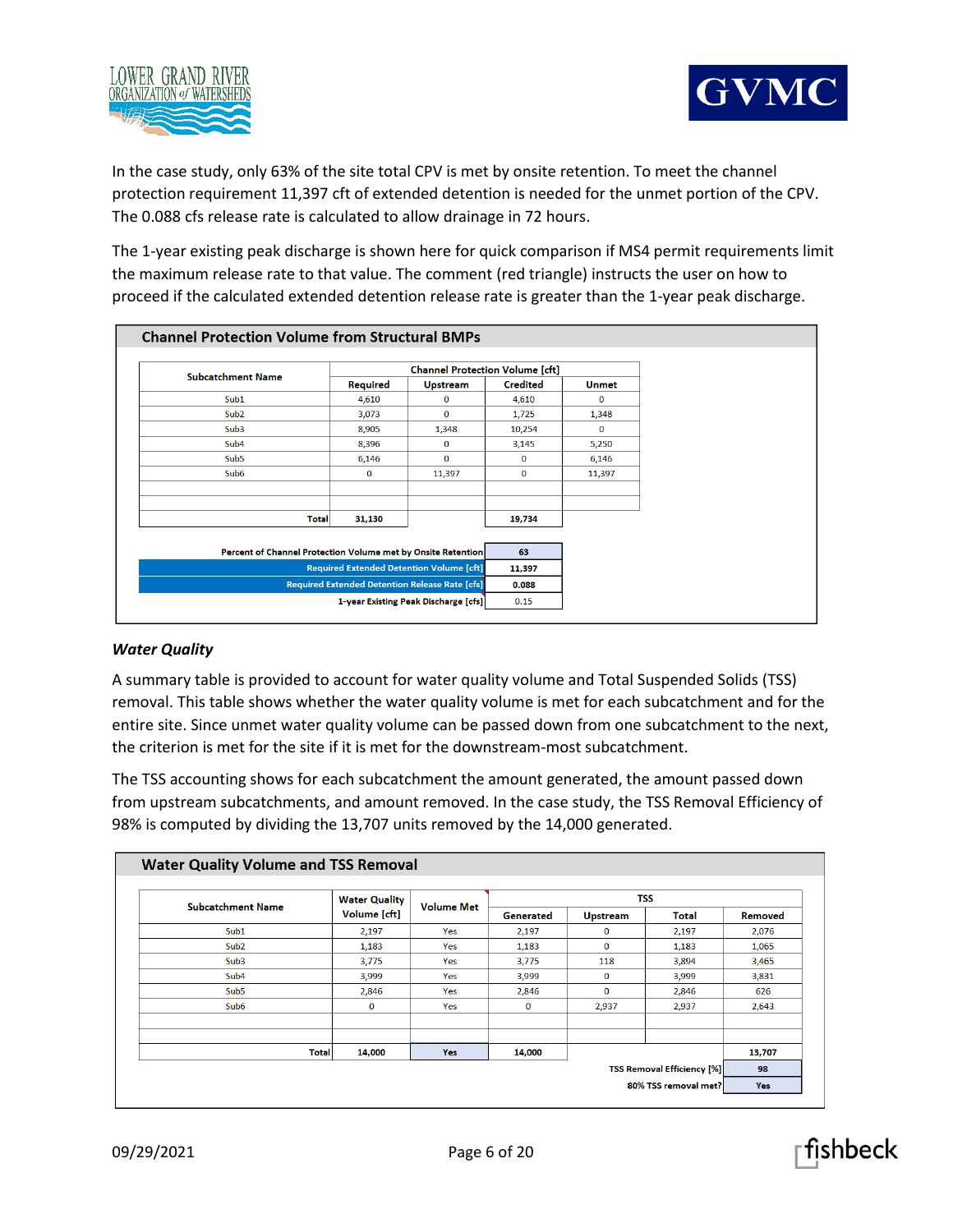



# **Sub Tabs**

# **Runoff**

# *Land Use*

This section allows the user to enter information about the existing and developed land uses so runoff volumes can be computed. Areas can be given in acres or square feet.

Areas for existing and developed land use should typically match since subcatchment delineation is based on the developed condition. In cases where a drainage divide is altered by the development, the areas contributing to an outlet may not match. A warning will appear if areas do not match.

The Pre-settlement Curve Number in the Existing Land Use table is only relevant to the CPV calculations if the channel protection standard for the site requires that predevelopment conditions reflect presettlement conditions. Pre-settlement hydrology numbers are included in the Results Summary table regardless.

| Sub1:                                                              |              | <b>Drives, Parking and Rain Garden</b> |              |                              |                       |
|--------------------------------------------------------------------|--------------|----------------------------------------|--------------|------------------------------|-----------------------|
| <b>Runoff</b>                                                      |              |                                        |              | Click here for documentation |                       |
|                                                                    |              |                                        |              |                              | <b>Curve Number</b>   |
| <b>Existing Land Use</b>                                           | HSG          | Area                                   | <b>Units</b> | <b>Existing</b>              | <b>Pre-settlement</b> |
| Pasture or range land - good                                       | A            | 0.60                                   | acre         | 39                           | 30                    |
| Pasture or range land - good                                       | B            | 0.60                                   | acre         | 61                           | 58                    |
|                                                                    |              |                                        |              |                              |                       |
|                                                                    |              |                                        |              |                              |                       |
|                                                                    |              | 1.20                                   | acre         | 50                           | 44                    |
|                                                                    |              |                                        |              |                              |                       |
| <b>Developed Land Use</b>                                          | <b>HSG</b>   | Area                                   | <b>Units</b> | <b>Curve Number</b>          | <b>Notes</b>          |
| DIST: Impervious (paved parking lot, roof, driveway, etc.)         | B            | 0.60                                   | acre         | 98                           |                       |
| DIST: Open spaces (grass cover) - good                             | A            | 0.49                                   | acre         | 39                           |                       |
| S-BMP: Meadow                                                      | A            | 3,300                                  | sqft         | 30                           | <b>Rain Garden</b>    |
| N-BMP: Native revegetation: Plant trees (200 sqft per tree): Woods | $\mathsf{A}$ | 1,600                                  | sqft         | 30                           |                       |
|                                                                    |              |                                        |              |                              |                       |
|                                                                    |              |                                        |              |                              |                       |
| Notes:                                                             |              | 1.20                                   | acre         | 68                           |                       |

A weighted Curve Number is provided for reference although it is not used in the spreadsheet calculations. Runoff volumes are computed for each landuse–soil combination and then summed.

Developed land uses are classified as "Disturbed" (DIST), "Non-structural BMPs" (N-BMP), "Structural BMP Surface" (S-BMP), and "Other Existing Land Uses" (EXIST).

# *Disturbed*

Select "Disturbed" land uses for any areas of the site with earth disturbance.

# *Non-structural BMPs*

Select "Non-structural BMPs" where these will be used to reduce the volume of runoff and exempt the application area from water quality accounting. In the case study, note how tree planting provides credit as a non-structural BMP with 200 sqft per tree counted as "woods – good" instead of "open spaces (grass cover) –good." The total square feet can be directly entered without converting it to acres.

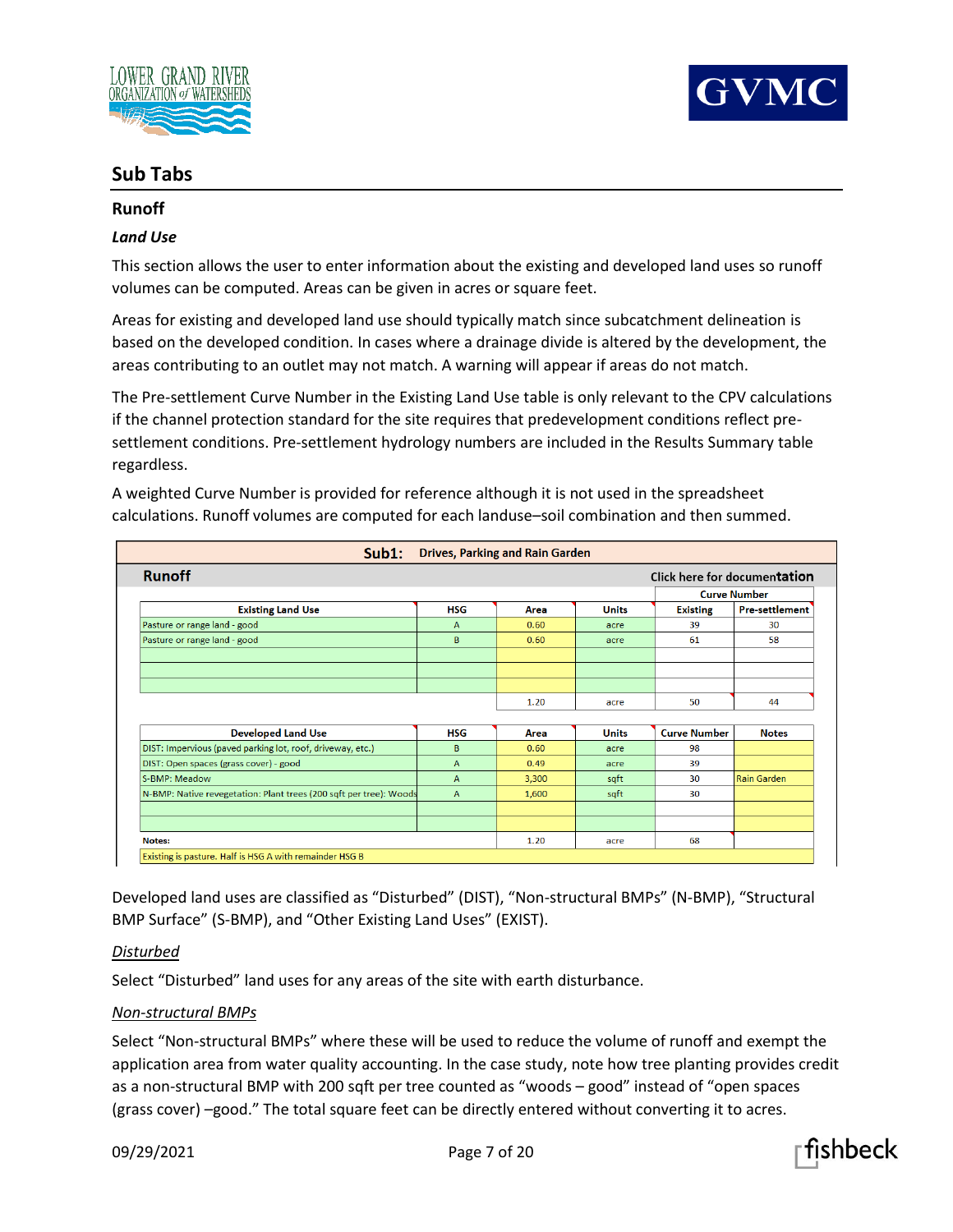



# *Impervious Area with Stormwater Disconnect*

Stormwater disconnect can be selected as a non-structural BMP when a paved area discharges over and onto a minimal disturbance area or other natural retention area (not a designed structural BMP) that meets minimum size and slope criteria. If paved areas sheet flow into a structural BMP (e.g. filter strip, bioswale, bioretention/rain garden) connected to the stormwater conveyance system, it is not disconnected, but should be counted as impervious area contributing to the BMP.

In the case study, the patio in Sub 3 is counted as a stormwater disconnect as it drains onto the relatively larger minimal disturbance area. The single family homes in Sub 4 are not considered disconnected. Although they do not connect to the storm sewer directly, they drain into the bioswale, which is connected to the storm sewer, so the bioswale must be sized to treat runoff generated from these impervious areas.

| <b>Developed Land Use</b>                                                                                         |              | HSG |  |
|-------------------------------------------------------------------------------------------------------------------|--------------|-----|--|
|                                                                                                                   |              |     |  |
| N-BMP: Impervious area with stormwater disconnect<br>---------- STRUCTURAL BMP SURFACE ----------<br>S-BMP: Water | ↗            |     |  |
| S-BMP: Meadow<br>S-BMP: Open spaces (grass cover) - good<br>---------- OTHER EXISTING LAND USES ----------        |              |     |  |
| EXIST: Impervious (paved parking lot, roof, driveway, etc.)<br><b>EXIST: Cultivated land</b>                      | $\checkmark$ |     |  |

# *Structural BMP Surface*

Select "Structural BMP Surface" to account for the surface runoff characteristics of structural BMPs located in pervious areas of the site and exempt from water quality accounting. Three options are provided:

- 1. Water: Select for detention/retention basins with a permanent pool or surface water temporarily ponded during the rain event.
- 2. Meadow: Select for vegetative BMPs, including those that temporarily pond surface water, to receive credit for channel protection.
- 3. Open spaces (grass cover) good: Select for vegetative BMPs with mowed turf grass, including those that temporarily pond surface water, to receive credit for channel protection.

Note that pervious pavement and vegetative roof are not included here as a structural BMP surface because they are applied to impervious areas of the site. They are accounted for in the CPV section where they can be selected as structural BMPs to capture (retain) runoff volume from the roof or pavement surface.

# *Other Existing Land Uses*

Select "Other Existing Land Uses" for offsite areas, or undisturbed areas of the site if a non-structural BMP from the pulldown list does not properly reflect the onsite protected area. Existing land uses are all exempt from water quality accounting.



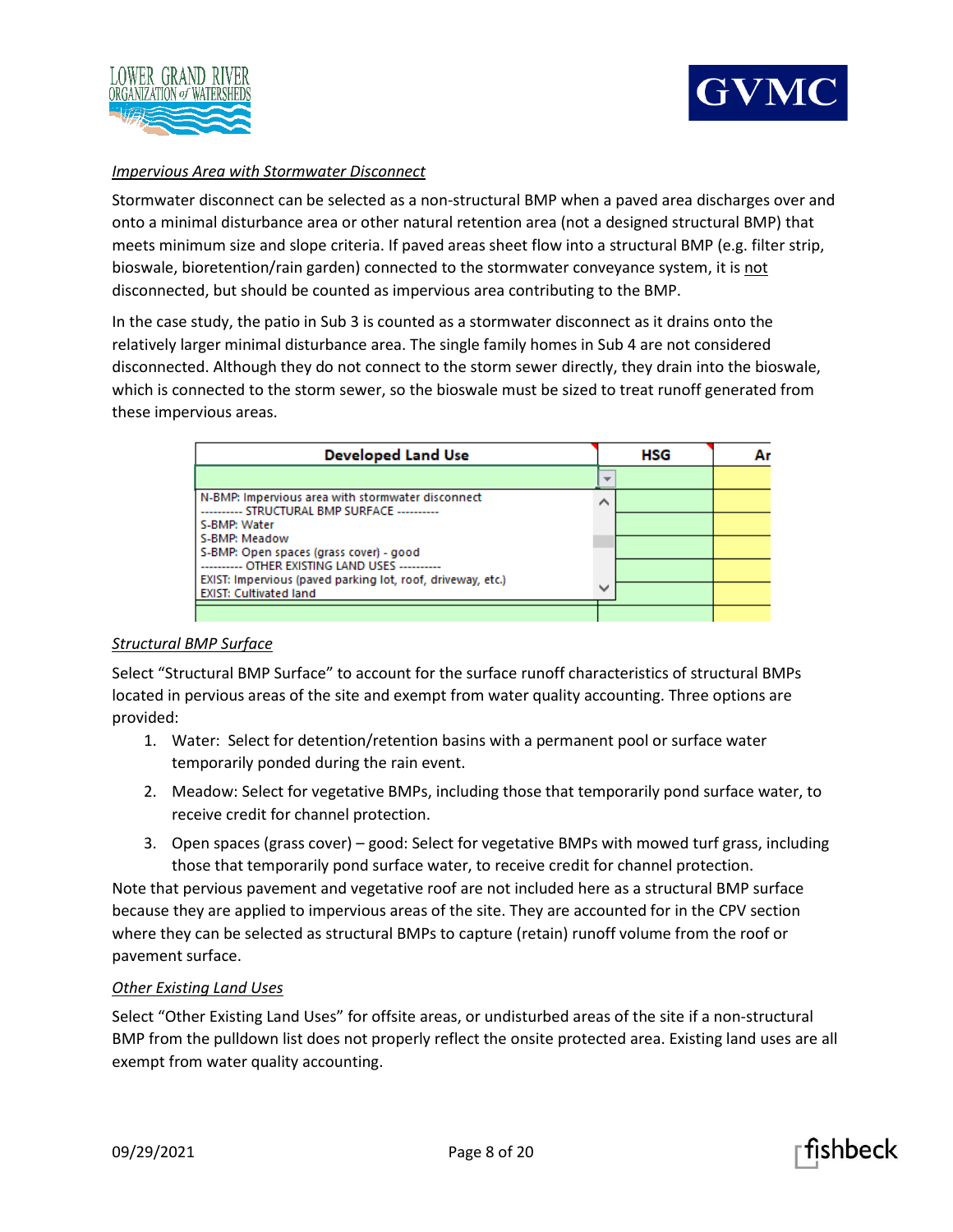



# *Subcatchment Runoff Volumes*

Runoff volumes for developed land use are summarized for each subcatchment. Values are provided for the full range of rainfall frequencies.

Runoff volume information is useful when sizing retentive BMPs, and allows the user to easily check the BMP Volume Retained against the cumulative runoff volume from the subcatchment. Since retentive BMPs may be designed larger than the minimum required CPV, this information allows the user to design the BMP for a particular design frequency, or conversely to determine the design frequency for which the BMP is sized.

| Subcatchment Runoff Volume for Developed Land Use |        |           |            |         |             |  |
|---------------------------------------------------|--------|-----------|------------|---------|-------------|--|
| <b>Rainfall Frequency</b>                         | 1-vear | $2$ -vear | $10$ -vear | 25-year | $100$ -vear |  |
| Volume from this Subcatchment [cft]               | 4.340  | 5.076     | 7.746      | 9.878   | 14,114      |  |

# **Channel Protection Volume**

This section provides calculations for CPV and sizing retentive BMPs.

| <b>Channel Protection Volume</b>                                                                                                               | Click here for documentation     |                                                                                |                                                  |                                           |                                 |
|------------------------------------------------------------------------------------------------------------------------------------------------|----------------------------------|--------------------------------------------------------------------------------|--------------------------------------------------|-------------------------------------------|---------------------------------|
| <b>Required Channel Protection Volume</b>                                                                                                      |                                  |                                                                                | 2-year Runoff Volumes [cft]                      |                                           |                                 |
| Is Channel Protection Volume required? If no, provide reason.                                                                                  |                                  | <b>Yes</b>                                                                     | Developed                                        | Pre-developed                             |                                 |
|                                                                                                                                                | Required this Subcatchment [cft] | 4,610                                                                          | 5,076                                            | 466                                       |                                 |
| Unmet from Upstream Subcatchments [cft]                                                                                                        |                                  | O                                                                              |                                                  |                                           |                                 |
| <b>Required Channel Protection Volume [cft]</b>                                                                                                | 4,610                            |                                                                                |                                                  |                                           |                                 |
| <b>Structural BMPs used to meet Channel Protection Volume</b>                                                                                  |                                  |                                                                                |                                                  |                                           |                                 |
| <b>Structural BMP</b>                                                                                                                          | Α<br>[sqft]                      | v<br><b>Infiltration Area Storage Volume</b><br>[ <sub>cf</sub> ] <sub>1</sub> | Design<br><b>Infiltration Rate</b><br>$[$ in/hr] | Drain Time [hr]                           | Volume<br><b>Retained</b> [cft] |
| <b>Bioretention / Rain Garden</b>                                                                                                              | 3,300                            | 1,650                                                                          | 2.35                                             | 2.56                                      | 4,628                           |
|                                                                                                                                                |                                  |                                                                                |                                                  | <b>N.A.</b>                               |                                 |
|                                                                                                                                                |                                  |                                                                                |                                                  | <b>N.A.</b>                               |                                 |
|                                                                                                                                                |                                  |                                                                                |                                                  | <b>N.A.</b>                               |                                 |
| <b>Totals</b>                                                                                                                                  |                                  | 1,650                                                                          |                                                  |                                           | 4.628                           |
|                                                                                                                                                |                                  |                                                                                |                                                  | <b>Credited Channel Protection Volume</b> | 4,610                           |
| Notes:                                                                                                                                         |                                  | Percentage of Channel Protection Volume Met by Retention                       |                                                  |                                           | 100%                            |
| Volume is 0.5 ft surface ponding; media voids do not provide storage volume since subsoil is more pervious (i.e. treat like a retention basin) |                                  |                                                                                |                                                  |                                           |                                 |

#### *Required Channel Protection Volume*

This section shows the increase in 2-year runoff volume, which is also referred to as the channel protection volume (CPV). If any upstream subcatchments do not fully provide the required CPV, the unmet portion is added here.

#### *Structural BMPs used to meet Channel Protection Volume*

This table allows the user to select structural BMPs from the pulldown list. All BMPs are retentive.

Enter information about the selected BMP in the three columns to the right. Note that the information required varies by the selected BMP. For example, if Vegetated Roof is selected, only the infiltration area and the storage volume are required to be entered for the computations. The spreadsheet automatically shades out the unused column(s). Values may be typed in the shaded cells, but they are not used in the computations. Note that the infiltration area is not the surface area of the BMP.

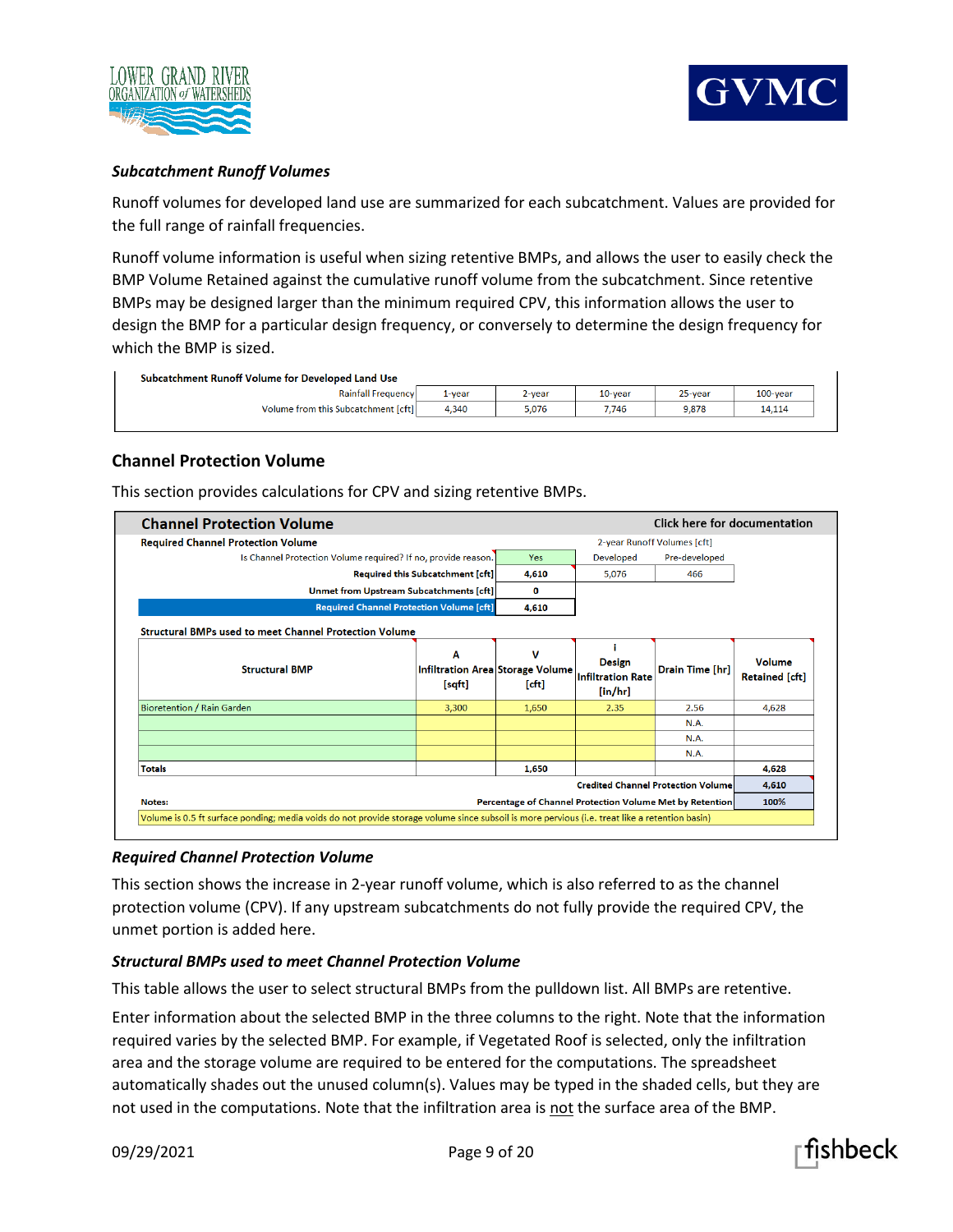



The value entered for design infiltration rate can be obtained from field permeability tests, the design infiltration rates by USDA soil texture class given in the Manual, or the Infiltration Rate Calculator for Filter Media. In all cases the limiting value of the underlying soil or filter media must be entered.

The drain time of the storage volume is provided so it can be checked against maximum allowable drain times by BMP given in the Manual.

The volume retained by each BMP is the storage volume of the BMP plus the volume of water that infiltrates during the period when the BMP is receiving runoff and capable of infiltrating at the design rate. (Refer to Retention Storage Volumes under Special Cases for guidelines on what can be counted as retention).

The credited CPV shown is the sum of the volumes retained by each BMP, limited by the sum of the 2 year runoff volume from the subcatchment and any unmet CPV from upstream subcatchments.

In the case study, the volume retained by the BMP is greater than the storage volume. Also, since the required CPV is less than the volume retained, the credited CPV is set at the lower value.

#### *Linking Cells and Using Equations*

In the case study, the storage volume uses the infiltration area in an equation input by the user, as illustrated below.

| E37 |   | $ \cdot  \times \checkmark$ fx<br>$\mathcal{A}$ .<br>$=$ D37 $*$ 0.5 |             |                                                                                                                  |                             |  |
|-----|---|----------------------------------------------------------------------|-------------|------------------------------------------------------------------------------------------------------------------|-----------------------------|--|
| A   | B |                                                                      | D           |                                                                                                                  |                             |  |
| 36  |   | <b>Structural BMP</b>                                                | А<br>[sqft] | $\vert$ Infiltration Area $\vert$ Storage Volume $\vert$ Infiltration Rate $\vert$ <sup>L</sup><br>$[{\rm cft}]$ | <b>Design</b><br>$[$ in/hr] |  |
| 37  |   | Bioretention / Rain Garden                                           | 3,300       | 1,650                                                                                                            | 2.35                        |  |

# **Water Quality Volume**

This section computes the water quality volume. The water quality volume is calculated for all impervious areas (including gravel) entered in the Developed Land Use table and for disturbed pervious areas entered in the table. The calculations need to distinguish between four types of directly connected impervious area - flat roofs, pitched roofs, unpaved, and paved. The default is paved. An error message will appear if values entered for roofs/unpaved are greater than the sum of directly connected impervious area.

In the case study, all the impervious areas are paved so no values are provided in the yellow cells. The result is 2,197 cft of runoff from this subcatchment needing water quality treatment.

| <b>Water Quality Volume</b>                            |       |                   | Click here for documentation           |                                            |  |
|--------------------------------------------------------|-------|-------------------|----------------------------------------|--------------------------------------------|--|
|                                                        |       | <b>Paved fact</b> |                                        | Pitched Roofs [ac] Flat Roofs/Unpaved [ac] |  |
| Sum of Directly Connected Impervious Area [ac]         | 0.60  | 0.60              |                                        |                                            |  |
| Sum of Directly Connected Disturbed Pervious Area [ac] | 0.49  |                   |                                        |                                            |  |
| <b>Required Volume this Subcatchment [cft]</b>         | 2,197 |                   | <b>TSS Generated this Subcatchment</b> | 2,197                                      |  |
| <b>Volume from Upstream Subcatchments [cft]</b>        | 0     |                   | <b>TSS from Upstream Subcatchments</b> |                                            |  |
| <b>Water Quality Volume to be Treated [cft]</b>        | 2,197 |                   | <b>TSS to be Treated</b>               | 2,197                                      |  |

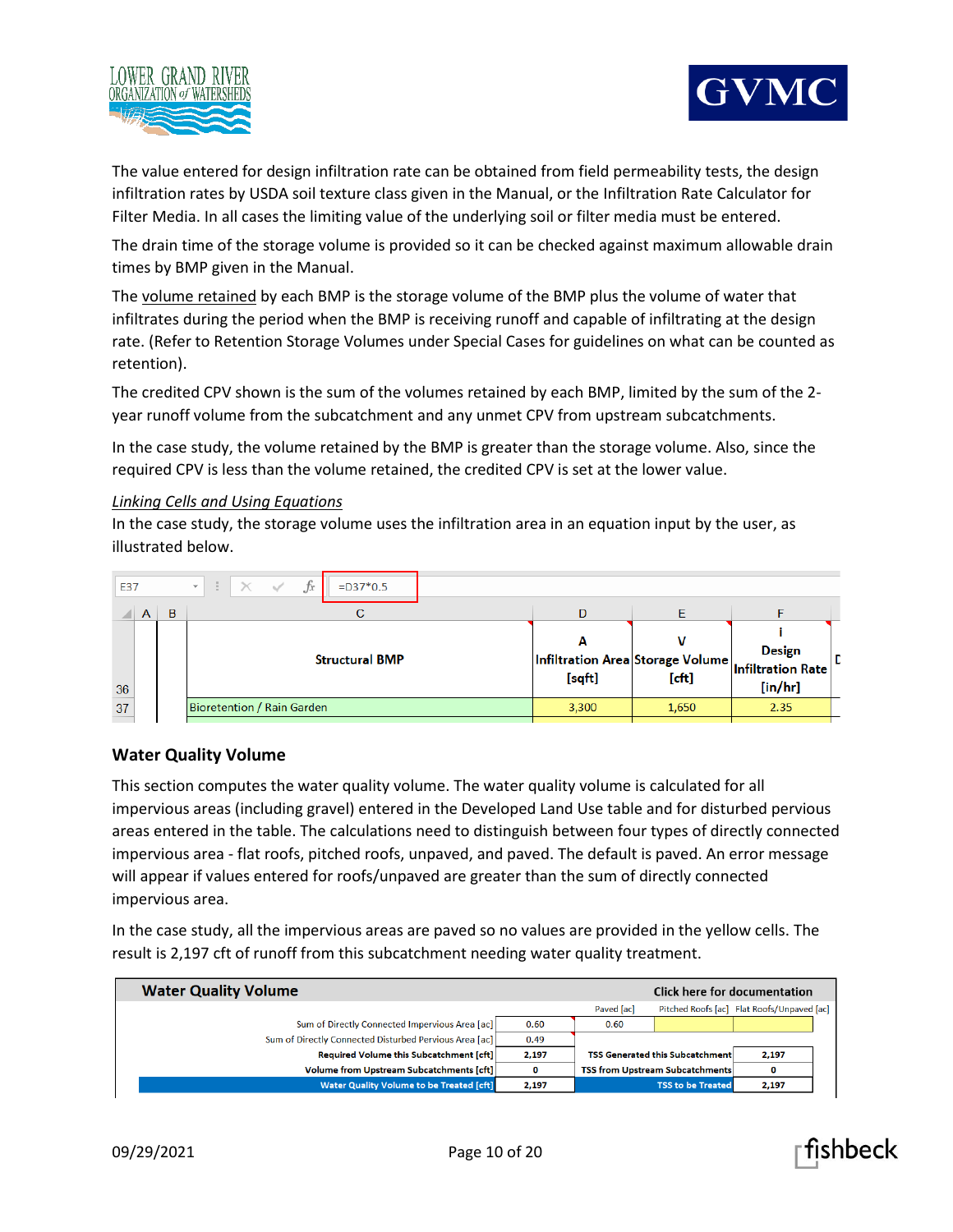



This section also computes the TSS generated from the subcatchment. For simplicity in accounting, one unit of TSS is defined as the TSS carried by one unit of untreated runoff.

BMPs selected by the user need to be able to treat the water quality volume generated by this subcatchment plus any untreated runoff from upstream subcatchments. The TSS to be treated is the amount generated in this subcatchment plus any TSS carried down from upstream subcatchments. In Sub1 of the case study, there are no upstream contributions, so the water volume to be treated is the same number as the TSS to be treated.

# **TSS Accounting**

This table shows how the BMPs meet the water quality volume requirement and calculates the TSS removed by the BMPs.

The list of BMPs available in the pulldown is longer here than in the CPV section. The CPV table included only those BMPs that retain the water onsite. The TSS Accounting table adds BMPs that treat the water as it passes through. BMPs are listed as either "Retentive" (RET) or "Pass-through" (PASS) BMPs. Calculations are performed differently for each. It is important that the BMPs are listed in order from upstream to downstream in the treatment train.

The treated water volume entered in the second column varies depending on the type of BMP being used. For pass-through BMPs, enter the portion of the water quality volume that passes through the BMP. This is not the storage volume of the BMP. For retentive BMPs enter the volume retained by the BMP. A Constructed Filter is a pass-through BMP that must be designed similar to a retentive BMP to ensure it captures the desired water quality volume.

The TSS removal efficiency is populated from accepted values in the Manual unless a removal efficiency must be supplied by a third-party. The cells under the "Third-party Supplied" column will be shaded unless a value is needed. The effective TSS removal efficiency is then computed as the removal efficiency multiplied by the ratio of the treated water volume to the water volume in the stream approaching the BMP. This allows for cases where only a portion of the water volume is treated by a BMP.

When a retentive BMP is used upstream in the treatment train, the volume approaching the next BMP is reduced by amount of retention provided. When a pass-through BMP is used upstream in the treatment train, the entire pass-through volume is used as the volume stream approaching the next BMP.

| <b>BMPs Used in Treatment Train</b>                   | <b>Treated Water</b> | <b>TSS Removal Efficiency</b> | <b>TSS Removed</b>       |                                   |              |
|-------------------------------------------------------|----------------------|-------------------------------|--------------------------|-----------------------------------|--------------|
|                                                       | Volume [cft]         | <b>Tabulated</b>              | <b>Third-Party</b>       | <b>Effective</b>                  |              |
| PASS: Vegetated Filter Strip (sized for pretreatment) | 2,197                | 50                            |                          | 50                                | 1,098        |
| <b>RET: Bioretention/Rain Garden</b>                  | 4,628                | 89                            |                          | 89                                | 978          |
|                                                       |                      |                               |                          |                                   | $\Omega$     |
|                                                       |                      |                               |                          |                                   | $\bf{0}$     |
|                                                       |                      |                               |                          |                                   | $\mathbf{0}$ |
| <b>Released Water Volume [cft]</b>                    | $\bf{0}$             |                               | <b>Total TSS Removed</b> |                                   | 2,076        |
| <b>Water Quality Volume met?</b>                      | <b>Yes</b>           |                               |                          | <b>TSS Remaining</b>              | 121          |
| Notes:                                                |                      |                               |                          | <b>TSS Removal Efficiency [%]</b> | 95           |

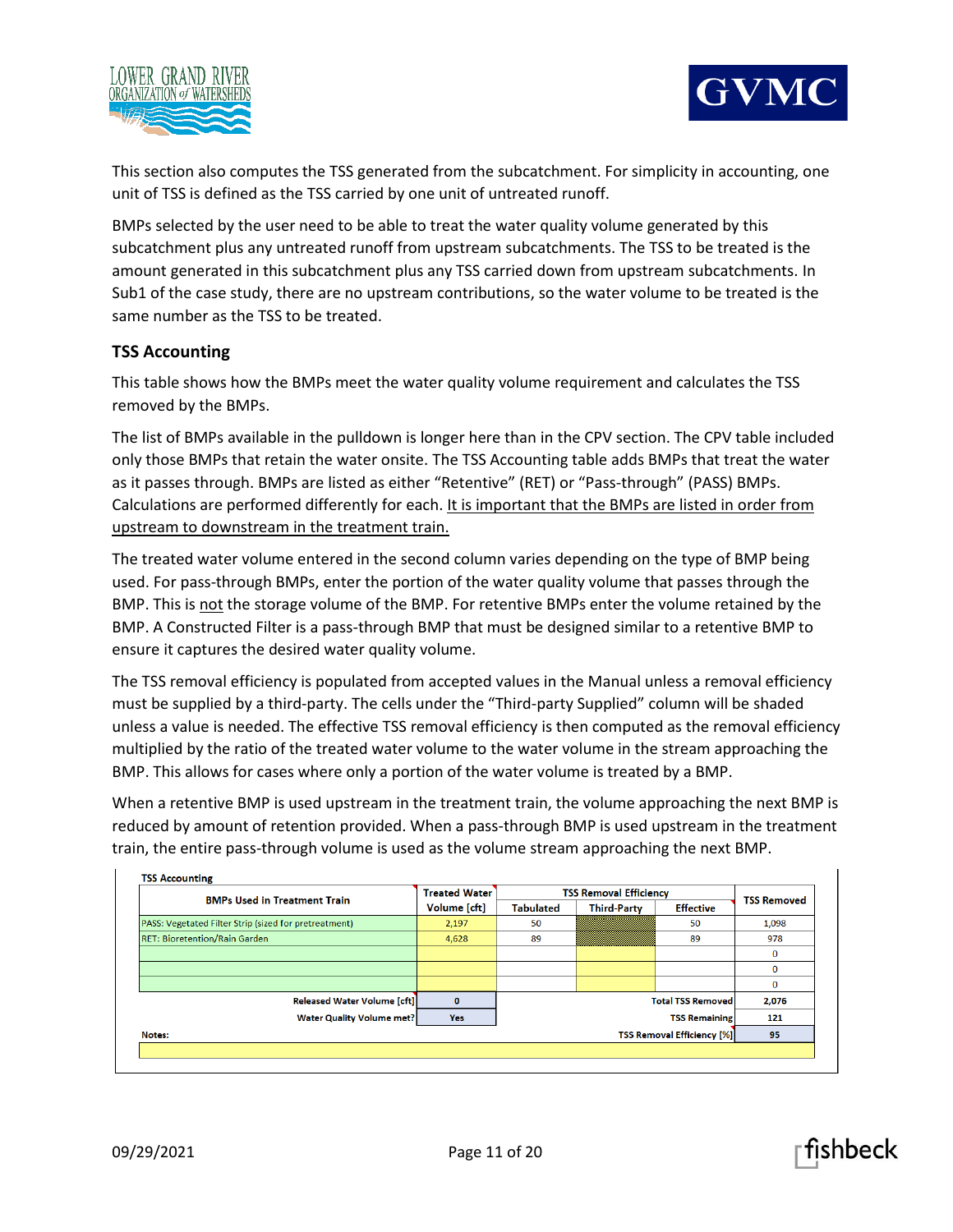



# *TSS Removed*

The units of TSS removed by each BMP are computed and totaled. The total is then subtracted from the units of TSS to be treated in the stream to obtain TSS remaining. Finally, the TSS removal efficiency is computed for the subcatchment. Since the calculations for TSS removed are not readily apparent from the spreadsheet, it is helpful to use the case study to illustrate.

In the case study, the Vegetative Filter Strip sized for pretreatment is a Pass-through BMP, which treats all 2,197 cft of water flowing through it. The TSS removal efficiency is 50% resulting in the removal of 2,197 \* 0.5 = 1,098 units of TSS.

The Rain Garden is a retentive BMP. It removes TSS at a higher rate but only from the volume retained. The treated water volume for the rain garden is linked to the "Volume Retained" column in the CPV section. This volume is much larger than the water quality volume entering the BMP. Since 1,098 units of TSS were removed in the filter strip, the rain garden will remove 89% of the remaining TSS. So, 0.89 \*  $(2,197 - 1,098) = 978$  units of TSS removed. Even though there is no water (from the water quality event) leaving the BMP, the remaining 121 units of TSS are "passed down" to the next subcatchment for further TSS removal calculations. This occurs because the removal efficiency for retentive BMPs is always less than 100% to account for reduced performance over time and other unknowns. Results show the water quality volume is met and the TSS removal efficiency is 95%, computed by dividing the 2,076 units removed by the 2,197 units to be treated.

# **Infiltration Rate Calculator for BMP Media**

The infiltration rate calculator is a handy tool to compute the equivalent infiltration rate of BMP filter media in inches per hour when the user is given hydraulic conductivities in feet per day and must apply these with Darcy's Law. Filter media type is selected from the pulldown list with a yellow data cell provided for user entry. Selection of more than one filter media component assumes a homogeneous mixture of the filter media, and not placement in separate layers. If separate layers of filter media are proposed, only the limiting layer should be used.

The calculator can also be used to determine an infiltration rate for top dressing placed in retentive BMPs (subject to any limiting values given in the Manual). In the case of retentive BMPs, the simple units conversion of the hydraulic conductivity of the media is used as it is most conservative.

As shown in the case study, a units conversion from a hydraulic conductivity of 4.69 ft/day results in 2.35 in/hr used for the retentive rain garden BMP.

| <b>Filter Media Component</b>                           | K [ft/day] | Weight | <b>Constructed Filter</b>       | Value |
|---------------------------------------------------------|------------|--------|---------------------------------|-------|
| Compost (loose)                                         | 8.7        | 25     | Average Head on the Filter [ft] | 0.50  |
| Coarse Sand                                             | 3.5        | 70     | Depth of Filter Media [ft]      | 3.00  |
| Topsoil (<10% clay)                                     | 1.3        | 5      | Infiltration Rate [in/hr]       | 2.74  |
|                                                         |            |        | <b>Retentive BMP</b>            |       |
| Average Hydraulic Conductivity of Filter Media [ft/day] | 4.69       |        | Infiltration Rate [in/hr]       | 2.35  |

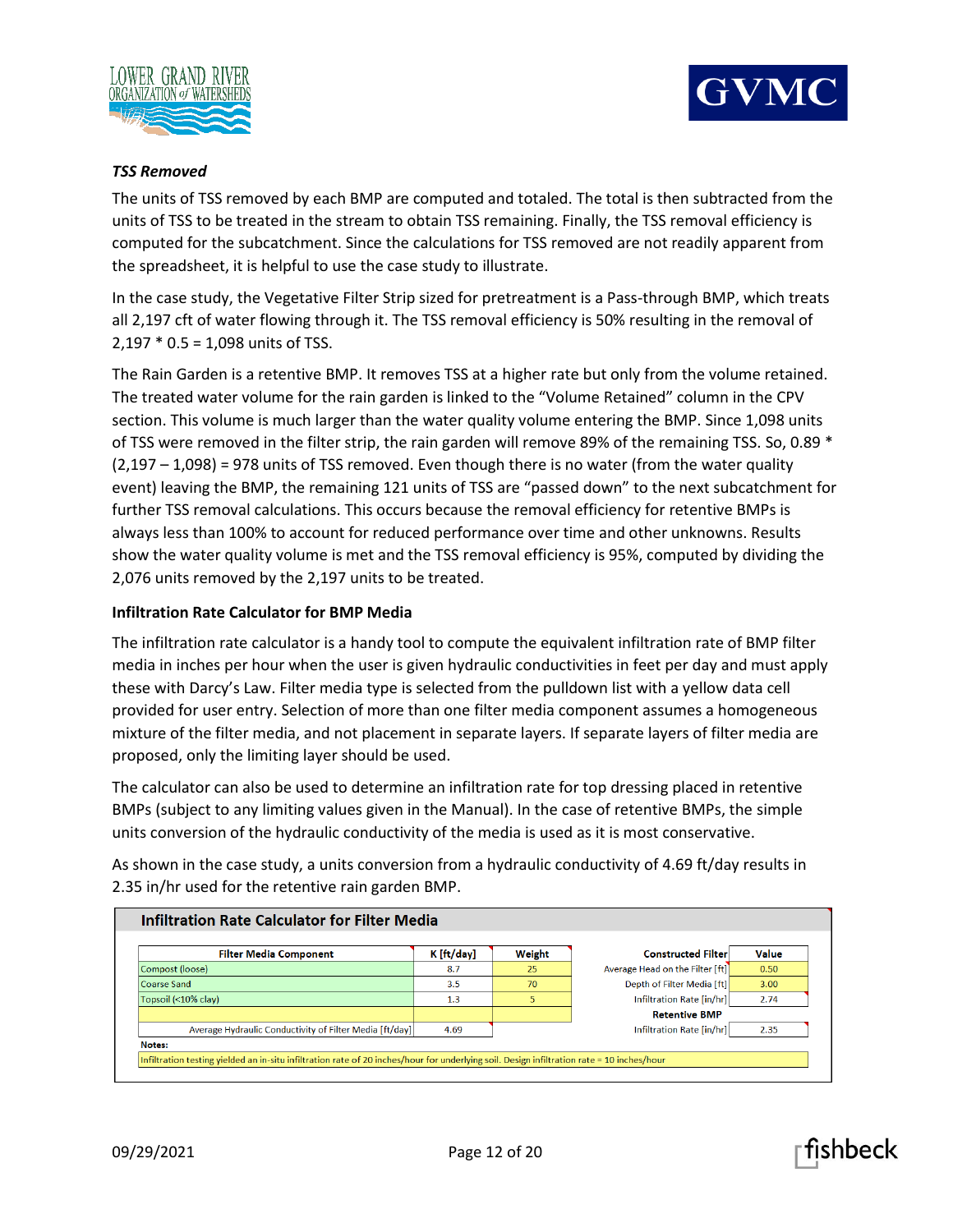



# **Tc Tab**

The worksheet in the Tc tab uses TR-55 methodology. The time-of-concentration is needed to calculate peak discharges and determine the size of detention storage.

The time-of-concentration is computed separately for existing and developed conditions. The flow path is split into sheet flow; shallow concentrated flow; and open channels, swales and pipes. A warning will appear if sheet flow exceeds the maximum allowable flow distance. The time-of-concentration is calculated following the longest flow route (in terms of travel time).

|                                                          |                         | <b>Developed Time-of-Concentration</b> |                                |                              |                     |                    |                 |                                             | <b>Click here for documentation</b> |                     |
|----------------------------------------------------------|-------------------------|----------------------------------------|--------------------------------|------------------------------|---------------------|--------------------|-----------------|---------------------------------------------|-------------------------------------|---------------------|
| <b>Sheet Flow</b>                                        |                         |                                        |                                |                              |                     |                    |                 |                                             |                                     |                     |
| Type                                                     | υs<br>Elevation<br>[ft] | Τ<br>Elevation<br>[ft]                 | Flow<br>Distance<br>[ft]       | Manning's<br>n               | Slope [ftft]        |                    |                 |                                             |                                     | Travel<br>Time [hr] |
| Short grass                                              | 818.00                  | 817.00                                 | 95.00                          | 0.150                        | 0.0105              |                    |                 |                                             |                                     | 0.23                |
|                                                          |                         |                                        |                                |                              |                     |                    |                 |                                             |                                     |                     |
|                                                          |                         |                                        |                                |                              |                     |                    |                 |                                             |                                     |                     |
| Shallow Concentrated Flow (after 300 feet of sheet flow) |                         |                                        |                                |                              |                     |                    |                 |                                             | Subtotal                            | 0.23                |
| Type                                                     | US<br>Elevation<br>[ft] | υs<br>Elevation<br>[ft]                | <b>How</b><br>Distance<br>[ft] | Slope [ftft]                 | Velocity<br>[fbs]   |                    |                 |                                             |                                     | Travel<br>Time [hr] |
|                                                          |                         |                                        |                                |                              |                     |                    |                 |                                             |                                     |                     |
|                                                          |                         |                                        |                                |                              |                     |                    |                 |                                             |                                     |                     |
| Open Channels, Swales, and Pipes                         |                         |                                        |                                |                              |                     |                    |                 |                                             | Subtotal                            | 0.00                |
| Type                                                     | <b>US</b><br>Elevation  | <b>DS</b><br>Elevation                 | Flow<br>Distance               | Area [sqft]                  | Wetted<br>Perimeter | User<br>Specified, | Manning's<br>n. | Slope [ftft]                                | Velocity<br>[ft/s]                  | Travel<br>Time [hr] |
|                                                          | [ft]                    | [ft]                                   | [ft]                           |                              | [ft]                | n                  |                 |                                             |                                     |                     |
| Grass                                                    | 817.00                  | 816.00                                 | 250.00                         | 5                            | 10 <sup>10</sup>    |                    | 0.025           | 0.0040                                      | 2.37                                | 0.03                |
| Concrete                                                 | 816.00                  | 813.70                                 | 600.00                         | $\overline{12}$              | 3.9                 |                    | 0.013           | 0.0038                                      | 3.23                                | 0.05                |
|                                                          |                         |                                        |                                |                              |                     |                    |                 |                                             |                                     |                     |
|                                                          |                         |                                        |                                |                              |                     |                    |                 | Developed Total without Storage Device [hr] | Subtotal                            | 0.08<br>0.31        |
| <b>Storage Device</b><br>Storage Volume [cft]            |                         | 10-year Design<br>Discharge [cfs]      |                                |                              |                     | Description        |                 |                                             |                                     | Travel              |
| 1650                                                     |                         | 122                                    |                                | Storage Volume in raingarden |                     |                    |                 |                                             |                                     | 0.38                |
|                                                          |                         |                                        |                                |                              |                     |                    |                 |                                             |                                     |                     |
|                                                          |                         |                                        |                                |                              |                     |                    |                 |                                             | Subtotal                            | Time [hr]<br>0.38   |

Additional flow time associated with runoff passing through structural BMPs can be calculated using the Storage Device table in the Tc tab. The additional flow time is calculated as the BMP storage volume divided by the 10-year design discharge. Peak discharge entering the BMP is calculated using the Rational Method, or the CN Method via computer program (SSA, WIN-TR55) or a separate LGROW Design Spreadsheet. Storage devices should only be included if they are part of the longest flow route. The Storage Device table may be completed to calculate BMP travel time when selecting "User" input in the Flood Control tab, and does not require completing the entire Tc tab.

In the case study, the developed time-of-concentration is increased from 0.31 hour to 0.68 hour after accounting for the storage in all structural BMPs located along the longest flow route.

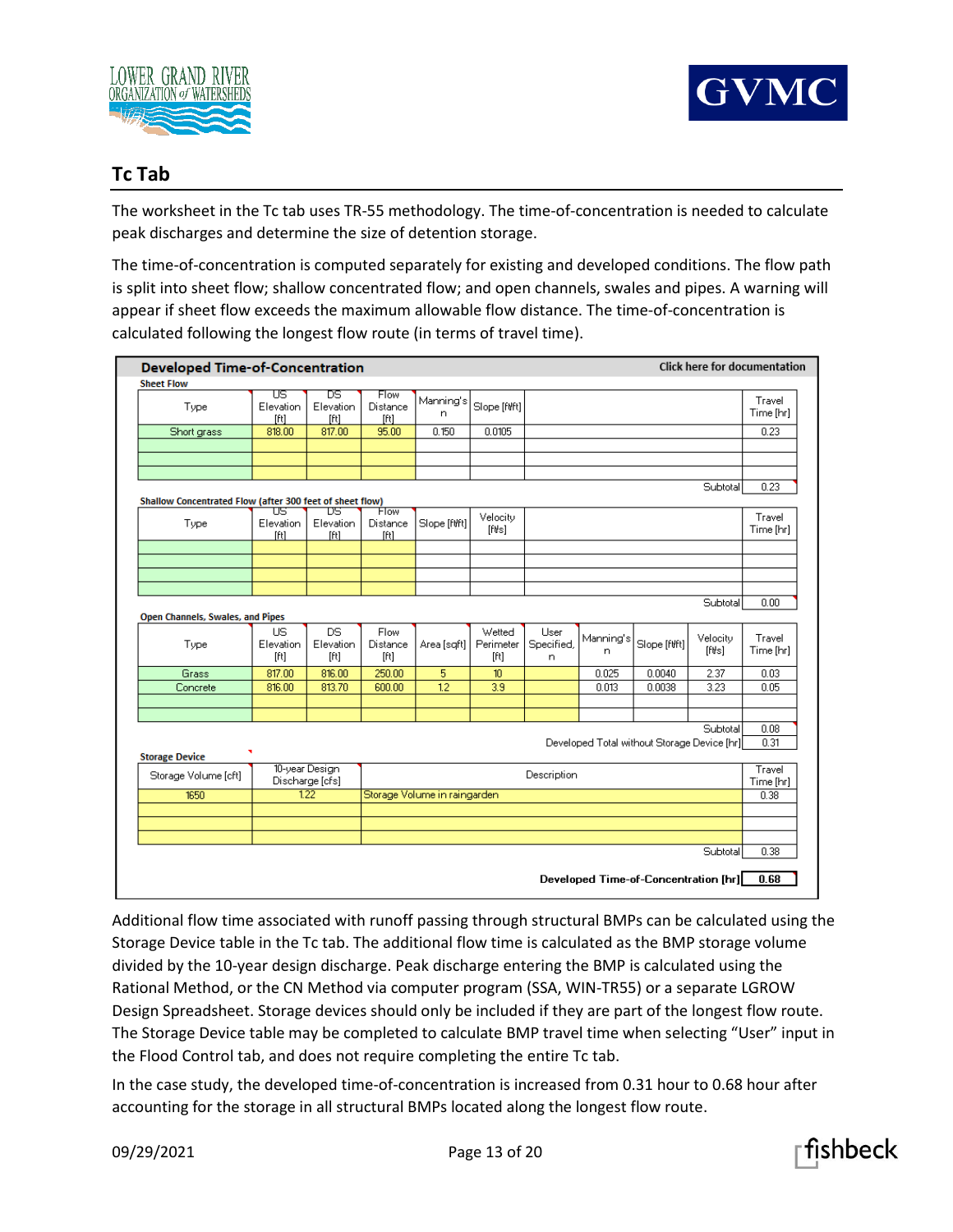



# **Flood Control Tab**

The Flood Control tab is used to specify time-of-concentration for the site, compute the flood control volume, and provide site-wide volume and discharge results for a range of rainfall frequencies.

# **Time-of-Concentration**

The existing and developed times-of-concentration can be specified in one of two ways. Values from the worksheet in the Tc tab can be selected, or user supplied values can be entered manually.

In the case study, the method selected is "Worksheet." Regardless of the value supplied by the user or in the worksheet, the value used will never be less than 0.1 hour. An error message will appear if a time-ofconcentration greater than 20 hours is entered.

| <b>Time-of-Concentration</b> |           |             |                   | <b>Click here for documentation</b> |
|------------------------------|-----------|-------------|-------------------|-------------------------------------|
|                              | Worksheet | <b>User</b> | <b>Value Used</b> | <b>Method Selected</b>              |
| <b>Existing [hr]</b>         | 0.66      |             | 0.66              | Worksheet                           |
| Developed [hr]               | 0.68      |             | 0.68              |                                     |
| Notes:                       |           |             |                   |                                     |
|                              |           |             |                   |                                     |
|                              |           |             |                   |                                     |

# **Flood Control Volume**

The spreadsheet can be used to compute the flood control volume using either detention or retention. The flood control volume is the storage volume required for the design storm.

The user is required to check whether emergency overflow routes are available if the basin overtops. A notice will appear if additional flood protection is needed.

| <b>Flood Control Volume</b>                                              |                        |                                                     | <b>Click here for documentation</b> |
|--------------------------------------------------------------------------|------------------------|-----------------------------------------------------|-------------------------------------|
| <b>Detention - Routing Method</b>                                        |                        | <b>Retention - Summary of Volumes</b>               |                                     |
| <b>Design Storm</b>                                                      | 25-year                | <b>Design Storm</b>                                 | 100-year                            |
| <b>Total Contributing Area [ac]</b>                                      | 6.00                   | <b>Site Runoff Volume [cft]</b>                     | 104,650                             |
| <b>Developed Peak Discharge [cfs]</b>                                    | 6.49                   | <b>BMP Storage Volume [cft]</b>                     | 24,341                              |
|                                                                          |                        | <b>BMP Infiltrating Volume [cft]</b>                | 16,659                              |
| Allowable Discharge Worksheet                                            |                        | <b>Select</b><br><b>Total Volume Provided [cft]</b> | 41,001                              |
| Standard Discharge [cfs] - 0.13 [cfs/ac]]                                | 0.78                   | Runoff Volume Retained by BMPs [cft]<br>۰           | 41,001                              |
| Alternate Discharge [cfs]                                                |                        | <b>Unretained Runoff Volume [cft]</b><br>◇          | 63,649                              |
| <b>Credited BMP Retention Volume</b>                                     | <b>Volume Retained</b> | ← This should normally be set to "Volume Retained"  |                                     |
| <b>Detention Required?</b>                                               | Yes<br>0.78            |                                                     |                                     |
| <b>Allowable Discharge [cfs]</b><br><b>Required Storage Volume [cft]</b> | 17,948                 | <b>Required Storage Volume [cft]</b>                | 88,952                              |
| <b>Time to Drain [hrs]</b>                                               | 12.8                   |                                                     | 0.85 x "Site Runoff Volume"         |
| Calculate Detention Storage Volume                                       | <b>Calculated</b>      |                                                     |                                     |
| <b>No Emergency Overflow Routes</b><br>Notes:                            | $\Box$                 |                                                     |                                     |

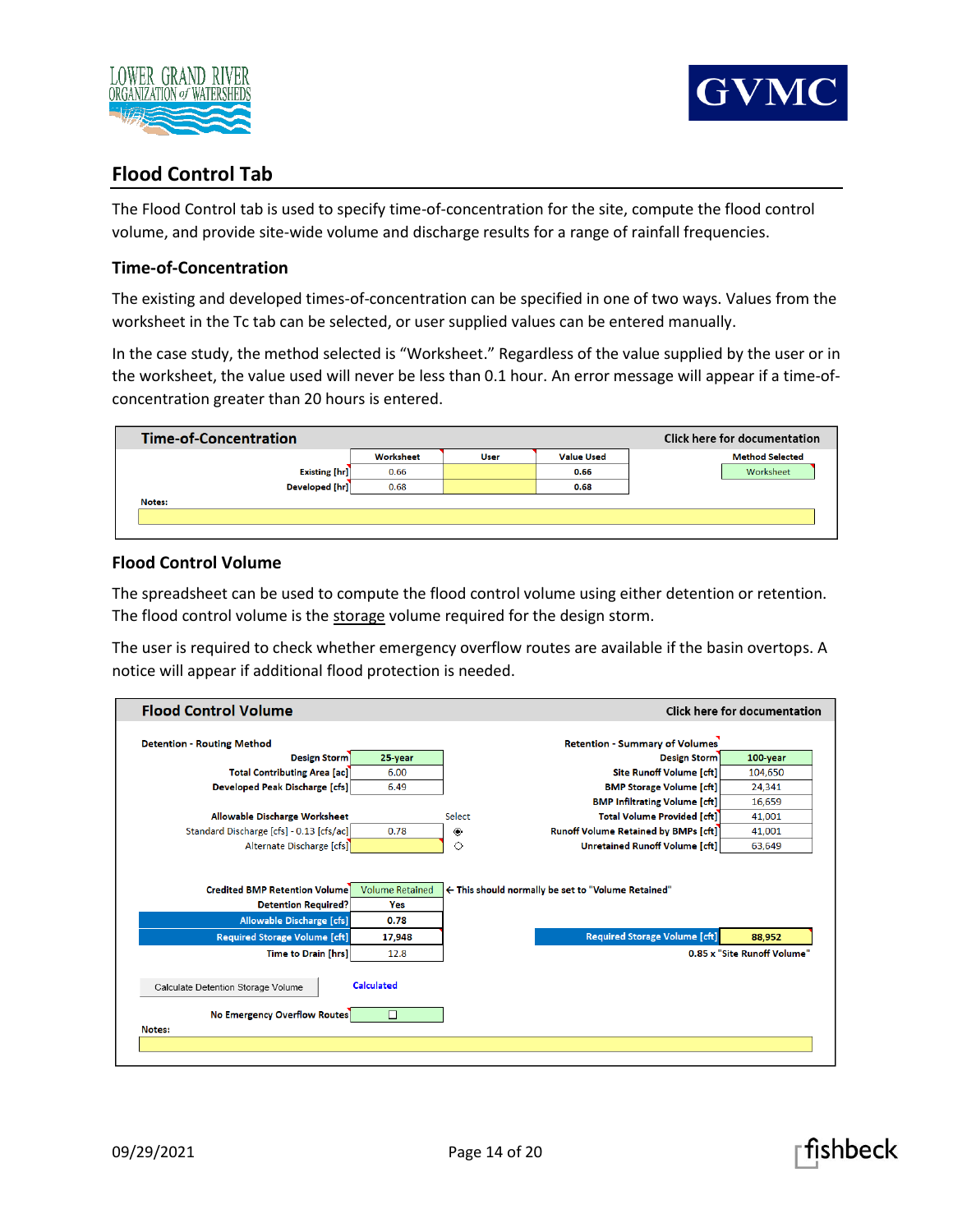



#### *Detention*

Select the design storm event from the pulldown. Use the option button to select the standard discharge or an alternate user-supplied value. If the developed peak discharge is less than or equal to the selected allowable discharge, no detention storage is required.

Not all communities follow the same rules for crediting the retention provided by BMPs when determining the storage volume required for flood control. The spreadsheet allows the user to select from a drop-down list to credit all, only a portion, or none of the retention volume provided by onsite stormwater BMPs. The retention volume is subtracted off the front of the inflow hydrograph entering the detention basin.

The detention storage is calculated using an embedded macro. To run this macro, simply press the "Calculate Detention Storage Volume" button. A notice to the right of the button will remind you if this needs to be done. An error message will appear if the allowable discharge is zero.

A notice will appear if the existing runoff volume is less than or equal to the developed runoff volume. The user is notified because an alternate release rate may be allowed under these conditions.

Underground detention storage is handled the same as an above-ground detention basin. Remember to count only the void spaces in any media used to provide the required storage volume.

Note that any changes in subcatchment properties impacting time-of-concentration, runoff depth, retention volume, and any changes to allowable site discharge will impact the required detention storage volume. Be sure to check that the detention volume is calculated after making these changes.

In the case study 17,948 cft is the total storage volume required in the detention basin before discharging offsite. This volume includes the extended detention volume reported in in the Summary tab, but it does not include structural BMP volumes entered in the Sub tabs. The volume retained in all structural BMPs is used to reduce the inflow volume to the detention basin.

# *Retention*

When a retention basin or other infiltration practice is used for flood control, the area and storage volume are entered in the Sub tab(s) to receive credit for channel protection. The "Retention - Summary of Volumes" section on the Flood Control tab provides the cumulative storage and infiltrating volumes from the Sub tab(s) for use in determining the Required Storage Volume.

Not all communities follow the same rules for sizing retention BMPs used for flood control. Therefore, the Required Storage Volume must be entered by the user based on the directions programmed into the spreadsheet from the Settings tab. These directions will print below the "Required Storage Volume" cell.

In the case study, a storage volume of 88,952 cft is required if a retention basin were to be used for flood control. The storage volume provided by the retentive BMPs would be subtracted from the total required volume, so the retention basin would need to store the balance of 64,611 (88,952 – 24,341) cft.

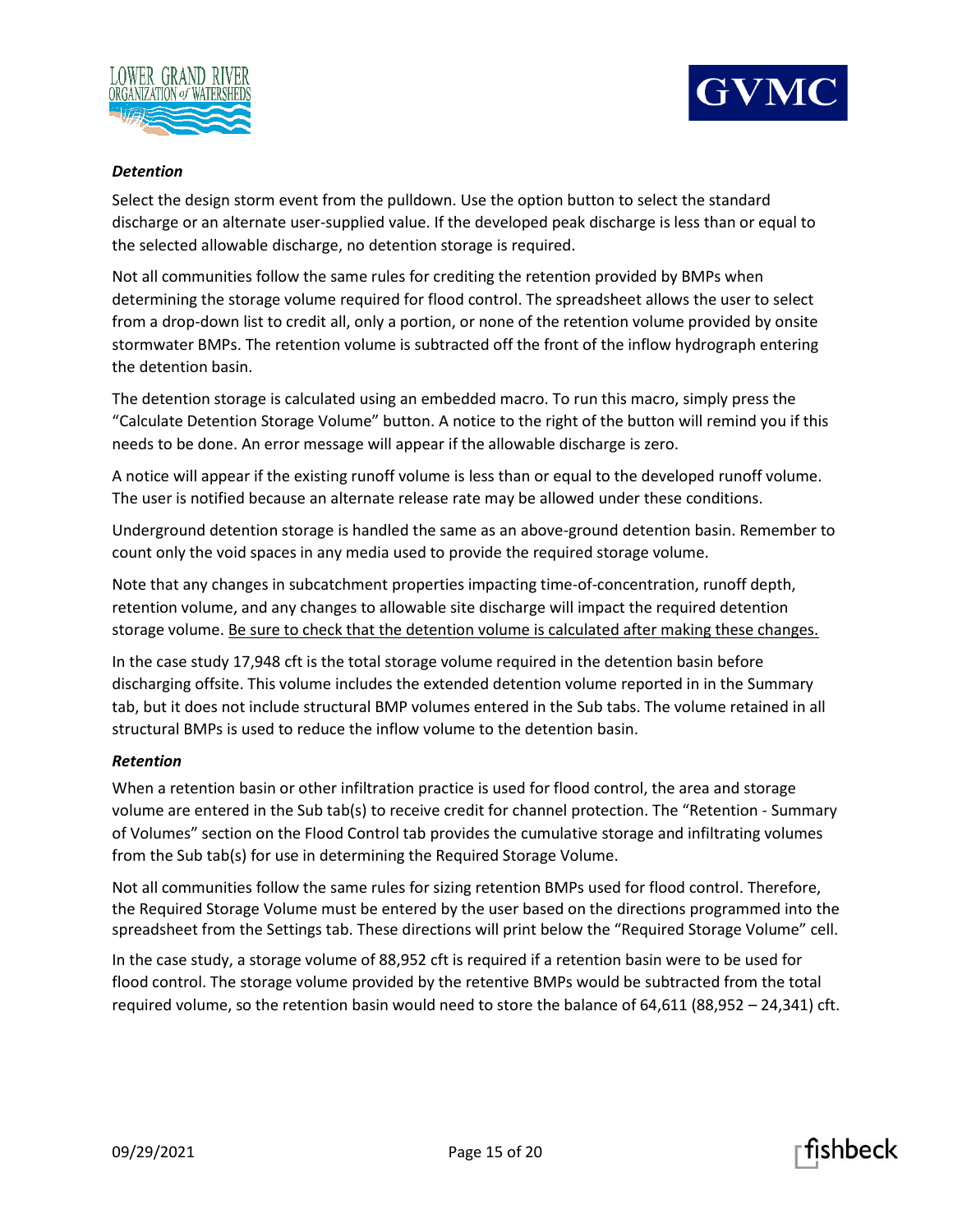



# **Hydrograph**

The Flood Control tab also provides a plot showing outflow hydrographs for the "Existing," "Developed with BMPs," and "Developed with BMPs and Detention" cases. Hydrograph plots are selectable for different rainfall events.

The plot below from the case study illustrates how the front of the inflow hydrograph to the detention basin is truncated by the retentive BMPs.



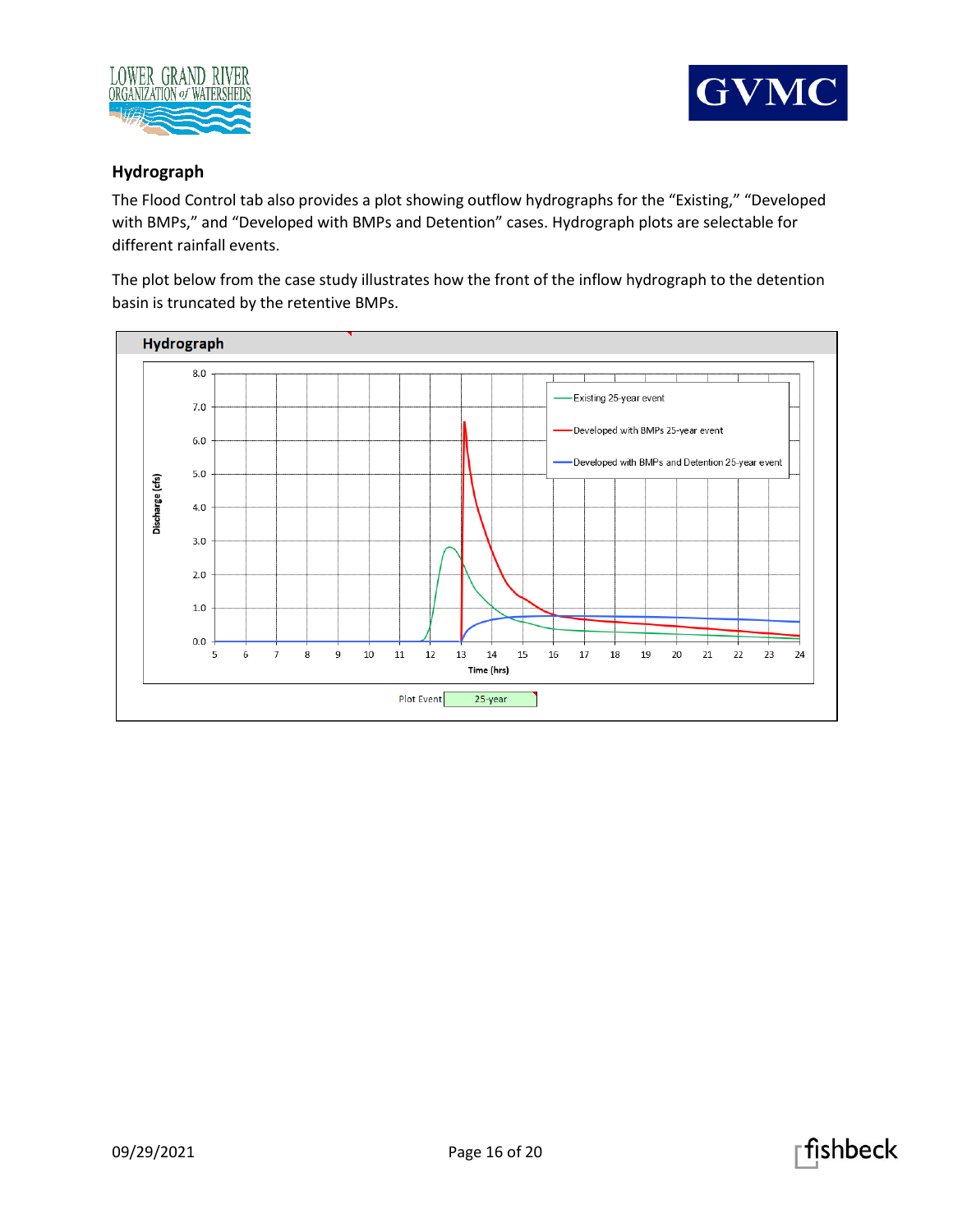



#### **Results Summary**

Finally, a site-wide volume and discharge results summary table is provided. The user can select desired volume units (cubic feet or acre-feet).

Average runoff depth is provided for comparison with rainfall depth. Time-of-concentrations are provided for reference. Peak discharges are shaded differently from volumes for ease of comparison between development conditions.

The "Volume retained by BMPs" row of the table shows that the volume retained by BMPs, which was limited to the 2-year rainfall volume, increases with rainfall depth for larger storms until the available water storage volume of the BMPs is reached.

| <b>Results Summary</b>                                                            |        |        |            |         |          |
|-----------------------------------------------------------------------------------|--------|--------|------------|---------|----------|
| <b>Volume Units</b>                                                               | cft    |        |            |         |          |
|                                                                                   |        |        |            |         |          |
| <b>Rainfall</b>                                                                   |        |        |            |         |          |
| Source and Distribution 24-hour, NOAA Atlas 14 at Grand Rapids Intl AP, NRCS MSE4 |        |        |            |         |          |
| Rainfall Frequency                                                                | 1-year | 2-year | $10$ -year | 25-year | 100-year |
| Rainfall Depth [in]                                                               | 2.22   | 2.56   | 3.77       | 4.66    | 6.27     |
|                                                                                   |        |        |            |         |          |
| <b>Pre-settlement Land Use</b>                                                    |        |        |            |         |          |
| Time-of-Concentration [hr]                                                        | 0.66   |        |            |         |          |
| Average Runoff [in]                                                               | 0.10   | 0.18   | 0.58       | 0.98    | 1.87     |
| Peak Discharge [cfs]                                                              | 0.07   | 0.22   | 1.10       | 2.25    | 4.95     |
| Runoff Volume [cft]                                                               | 2,238  | 3,886  | 12,707     | 21,432  | 40,749   |
| <b>Existing Land Use</b>                                                          |        |        |            |         |          |
| Time-of-Concentration [hr]                                                        | 0.66   |        |            |         |          |
| Percent Impervious                                                                | 0%     | 0%     | 0%         | 0%      | 0%       |
| Average Runoff [in]                                                               | 0.15   | 0.24   | 0.71       | 1.16    | 2.14     |
| Peak Discharge [cfs]                                                              | 0.15   | 0.32   | 1.45       | 2.83    | 5.82     |
| Runoff Volume [cft]                                                               | 3,211  | 5,234  | 15,425     | 25,300  | 46,708   |
|                                                                                   |        |        |            |         |          |
| <b>Developed Land Use</b>                                                         |        |        |            |         |          |
| Time-of-Concentration [hr]                                                        | 0.68   |        |            |         |          |
| Percent Impervious                                                                | 67%    | 67%    | 67%        | 67%     | 67%      |
| Average Runoff [in]                                                               | 1.46   | 1.72   | 2.69       | 3.42    | 4.80     |
| Peak Discharge [cfs]                                                              | 3.66   | 4.53   | 7.51       | 9.79    | 14.01    |
| Runoff Volume [cft]                                                               | 31,848 | 37,547 | 58,522     | 74,579  | 104,650  |
| Volume Retained by BMPs [cft]                                                     | 18,949 | 21,305 | 28,929     | 34,728  | 41,001   |
| <b>BMP Volume Credited to Detention [cft]</b>                                     | 18,949 | 21,305 | 28,929     | 34,728  | 41,001   |
| Volume Released [cft]                                                             | 12,899 | 16,242 | 29,593     | 39,850  | 63,649   |
| Peak Discharge Released [cfs]                                                     | 1.15   | 1.80   | 4.61       | 6.49    | 12.05    |
|                                                                                   |        |        |            |         |          |
| <b>Developed with BMPs and Detention</b>                                          |        |        |            |         |          |
| Peak Discharge Released [cfs]                                                     | 0.34   | 0.42   | 0.66       | 0.78    | 6.15     |
| Maximum Volume Detained [cft]                                                     | 3,462  | 5,157  | 12,828     | 17,948  | 17,930   |

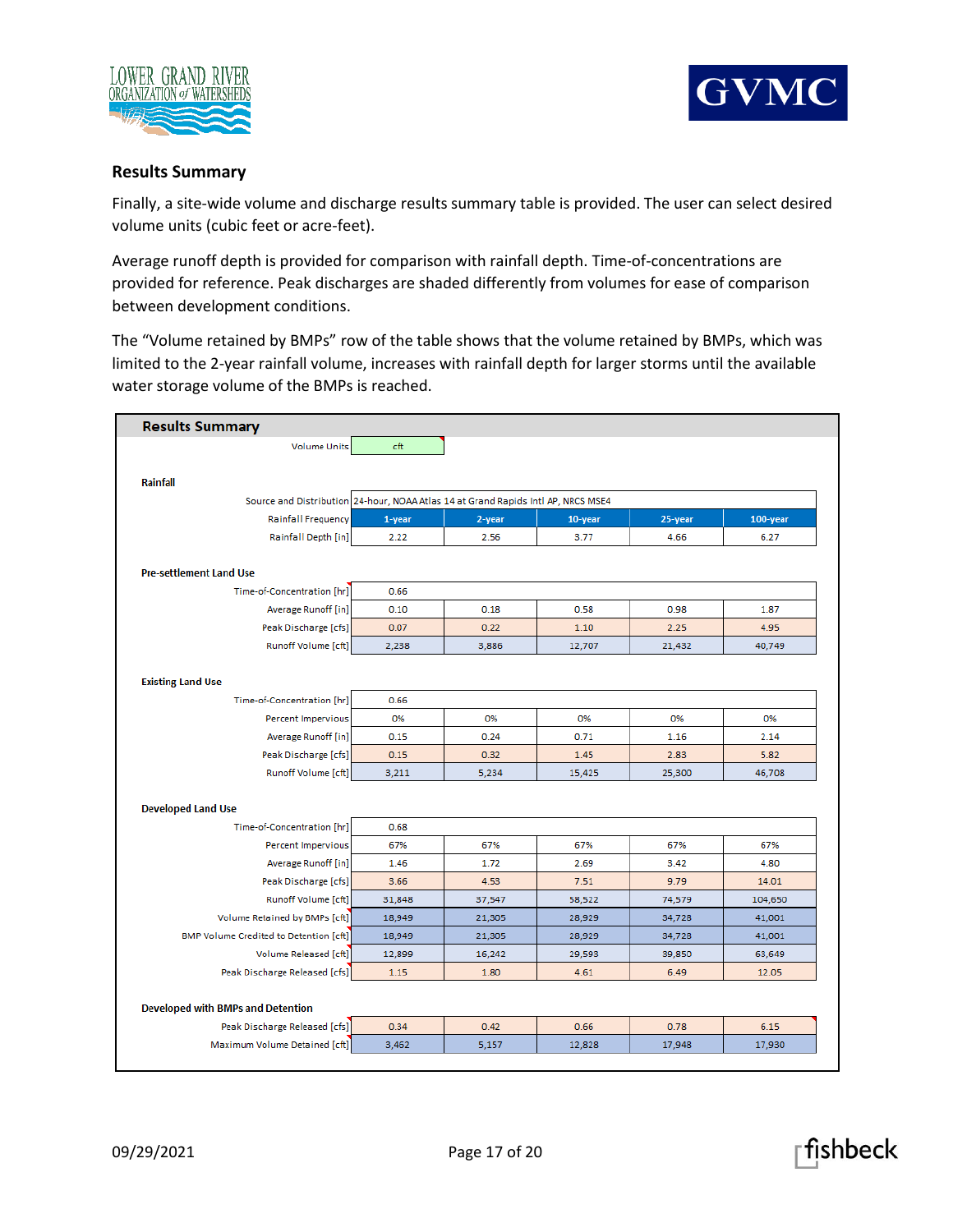



# **Special Cases**

# **Case Study: Catchbasins**

The user may take credit for the water quality treatment provided by the initial catchbasin that receives water from the contributing area.

When a storm sewer run or network is included in a subcatchment, the Treated Water Volume is equal to the total water quality volume for the subcatchment because all water is entering the storm sewer by a catchbasin. The Treated Water Volume can also be pro-rated if only a portion of the subcatchment is entering the storm sewer through a catchbasin.

If a storm sewer run or network is included in a subcatchment with pass-through water from upstream subcatchments, the pass-through water will be counted as being treated by the catchbasin in the downstream subcatchment. In this case, it is better to route the upstream subcatchment to the next downstream treatment BMP.

**Water Quality Volume** Click here for documentation Pitched Roofs [ac] Flat Roofs/Unpaved [ac] Paved [ac] Sum of Directly Connected Impervious Area [ac] 0.80 0.80  $0.00$ Sum of Directly Connected Disturbed Pervious Area [ac] Required Volume this Subcatchment [cft] 2,846 **TSS Generated this Subcatchment** 2,846 Volume from Upstream Subcatchments [cft] TSS from Upstream Subcatchments  $\bf{0}$  $\mathbf 0$ Water Quality Volume to be Treated [cft] 2.846 2.846 **TSS to be Treated TSS Accounting TSS Removal Efficiency Treated Water TSS Removed BMPs Used in Treatment Train** Volume [cft] **Third-Party Effective Tabulated** PASS: Catchbasin 2,846  $22$  $22$ 626  $\mathbf 0$  $\mathbf 0$  $\overline{\mathbf{0}}$  $\mathbf{0}$ **Released Water Volume [cft]** 2,846 **Total TSS Removed** 626 **Water Quality Volume met? TSS Remaining** 2,220 Yes **TSS Removal Efficiency [%]** 22 Notes:

For example, in Sub5 of the case study the water quality volume is treated by at least one catch basin.

# **Case Study: Pervious Pavement with Elevated Underdrain and Roof Discharge**

When a BMP is designed with an elevated underdrain to be both pass-through and retentive, the TSS removal can be handled by considering the BMP as a vertical treatment train. In other words, storm water runoff enters the lower (retentive) BMP component first, and as it fills to the elevation of the underdrain, the stormwater enters the upper (pass-through) BMP component. Only the lower portion is used to meet the CPV.

In the case study, the underlying soils in Sub3 have a relatively low infiltration rate of 0.5 inches per hour. So, the stone bed (void fraction of 0.4) of the pervious pavement is designed with an underdrain set 2 feet above the bottom. The result is that only the lower 2 feet of stone bed storage can be used to meet CPV requirement. The volume retained is computed as 31,502 cft.

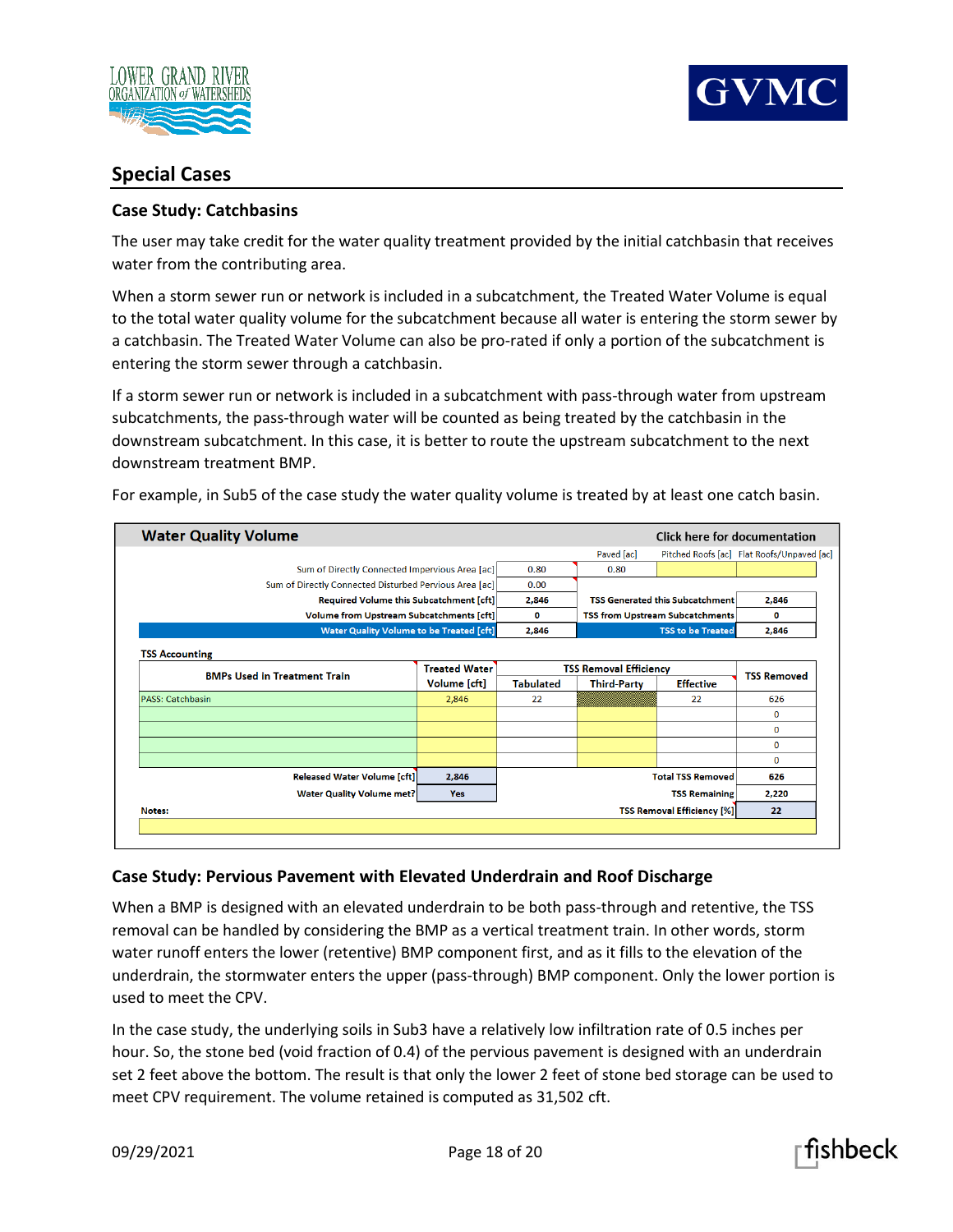



For TSS accounting, the lower 2 feet of the pervious pavement stone bed is treated as a retentive BMP since it does not have an underdrain, while the upper 1 foot is treated as a pass-through BMP since it has an underdrain. Since the lower 2 feet fills up first, it is the first BMP in the treatment train. Since all the water quality volume can be retained in the lower part of the pervious pavement, the treated water volume in the upper part is zero.

| <b>Water Quality Volume</b>                                       |                      |                               | Click here for documentation           |                          |                                            |
|-------------------------------------------------------------------|----------------------|-------------------------------|----------------------------------------|--------------------------|--------------------------------------------|
|                                                                   |                      |                               | Paved [ac]                             |                          | Pitched Roofs [ac] Flat Roofs/Unpaved [ac] |
| Sum of Directly Connected Impervious Area [ac]                    |                      | 1.15                          | 0.55                                   |                          | 0.60                                       |
| Sum of Directly Connected Disturbed Pervious Area [ac]            | 0.10                 |                               |                                        |                          |                                            |
| Required Volume this Subcatchment [cft]                           | 3.775                |                               | <b>TSS Generated this Subcatchment</b> | 3.775                    |                                            |
| <b>Volume from Upstream Subcatchments [cft]</b>                   |                      | 0                             | <b>TSS from Upstream Subcatchments</b> |                          | 118                                        |
| <b>Water Quality Volume to be Treated [cft]</b>                   |                      | 3.775                         |                                        | <b>TSS to be Treated</b> | 3.894                                      |
| <b>TSS Accounting</b>                                             |                      |                               |                                        |                          |                                            |
| <b>BMPs Used in Treatment Train</b>                               | <b>Treated Water</b> | <b>TSS Removal Efficiency</b> |                                        |                          | <b>TSS Removed</b>                         |
|                                                                   | Volume [cft]         | <b>Tabulated</b>              | <b>Third-Party</b>                     | <b>Effective</b>         |                                            |
| <b>RET: Pervious Pavement</b>                                     | 31,502               | 89                            |                                        | 89                       | 3,465                                      |
|                                                                   |                      |                               |                                        |                          |                                            |
| PASS: Pervious Pavement (underdrain)                              | $\mathbf{0}$         | 84                            |                                        | $\bf{0}$                 | $\mathbf{0}$                               |
| PASS: Pervious Pavement, roof discharge to stone bed (underdrain) | $\Omega$             | 50                            |                                        | $\mathbf{0}$             | $\mathbf{0}$                               |
|                                                                   |                      |                               |                                        |                          | $\mathbf 0$                                |
|                                                                   |                      |                               |                                        |                          | $\Omega$                                   |
| <b>Released Water Volume [cft]</b>                                | $\mathbf{0}$         |                               |                                        | <b>Total TSS Removed</b> | 3.465                                      |
| <b>Water Quality Volume met?</b>                                  | <b>Yes</b>           |                               |                                        | <b>TSS Remaining</b>     | 428                                        |

# *Roof Discharge*

In Sub3 of the case study, the BMP "PASS: Pervious Pavement, roof discharge to stone bed (underdrain)" is shown as zero because the volume of roof runoff is fully contained in the lower retentive portion of the pervious pavement. However, if the underdrain were placed on the bottom of the pervious pavement section, the user would select this BMP for the water quality runoff volume from the roof (area of the roof \* 0.815 \* 1 inch of rain). The user would then select "PASS: pervious pavement (underdrain)" for the runoff from the pervious pavement (area of the pavement \* 0.98 \* 1 inch of rain), or the remaining water volume to be treated. The spreadsheet allows the user to account for these sources separately because the TSS removal efficiency differs for each.

# **Retention Storage Volumes**

The storage volume below a positive surface outlet in a retentive BMP is counted as retention storage volume.

The storage volume above the surface outlet in a retentive BMP should be counted as detention storage volume. Although a certain amount of water occupying the storage volume above the surface outlet may still exfiltrate through the BMP, this fraction is ignored to size the detention portion of the BMP. If a more detailed analysis is required, the system should be modeled with both exfiltration and surface discharge.

Perforated pipe, alone or in an infiltration trench, does not count toward retention volume if the pipe has a slope and a surface outlet. Only the portion below the surface outlet counts toward retention.